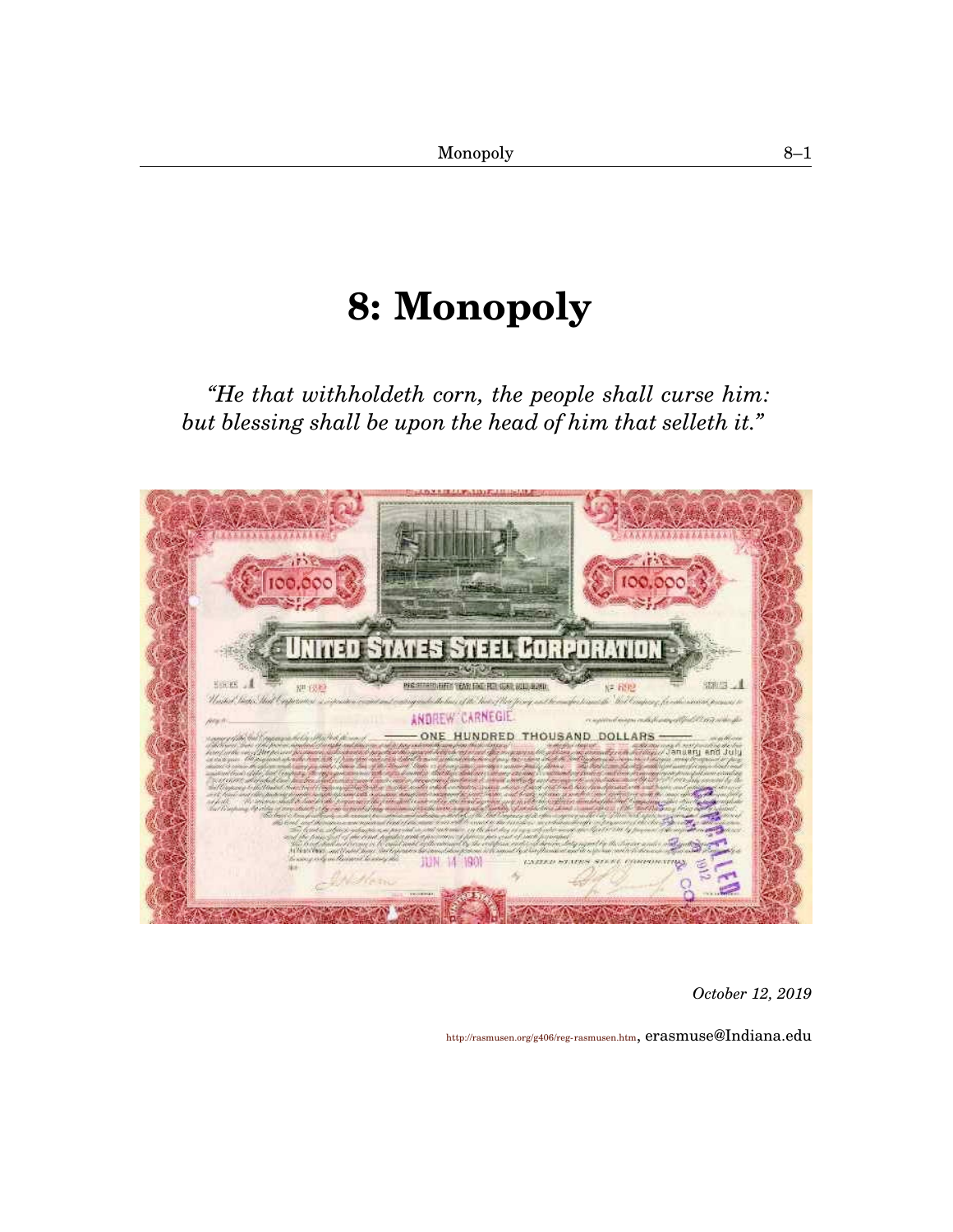## **[8.](#page-0-0)1. Choosing Price and Output to Maximize Profits**

Monopoly is a classic source of market failure. Being the only firm in the industry means that the firm has market power, defined as the ability to increase the price without losing all its customers. All firms have this to some extent, but if market power is significant, the firm may decide to restrict output in order to drive up the price. In diagrams, we depict market power as a downward-sloping demand curve facing the individual firm, as opposed to a downward-sloping demand curve for the market as a whole.

Since the demand curve facing it slopes downward, a firm with market power can increase its producer surplus by reducing output and raising the price. This power is not value-creating in itself. It just shifts surplus from consumer to producer. Moreover, since the producer purposely foregoes some sales that would generate surplus, to push up the price, consumers lose more than producers gain. Still another problem is that producers may devote effort to acquiring market power, creating additional waste.<sup>[1](#page-0-1)</sup>

A firm without market power simply takes the market price as given and to maximize profit compares the cost of output to that price. It increases output *Q* until the marginal cost equals the price:  $MC(O) = P$ . A firm with market power needs to think about **marginal revenue**: the change in revenue from an increase in quantity. Marginal revenue equals the market price if the firm has no market power: sell one more unit, and revenue increases by the price. Marginal revenue is less than the price for a firm with market power: produce one more unit, and the price drops a little.

The firm's tradeoff is between (a) selling more quantity and (b) keeping the price high, as Figure [8](#page-0-0)[.1](#page-2-0) shows. If  $Q = 4$  and  $P = 8$  and the firm increases its output to  $Q = 5$ , revenue won't rise by 8, because the price will fall. The price falls from 8 to 7, so revenue only rises from 32 to 35, an increase of 3. The old 4 units are now sold at 7 instead of 8, so they are collecting 28 for the firm instead of 32, a loss of 4. The new unit is collecting the new price of 7, so it is adding 7. There is a net gain of 3 in revenue. That gain is the marginal revenue: the change in revenue when quantity rises.

The firm's marginal cost is 4 at  $Q = 4$ , however, so increasing output to 5 reduces producer surplus. To maximize surplus, the seller should set *Q* so that marginal revenue equals marginal cost. Since the marginal revenue curve lies below the demand curve, this means that the marginal revenue curve will hit marginal cost before the demand curve, so the MR=MC rule produces less output than the P=MC rule.

The simplest case is when the seller has zero marginal cost. Then its task is to set

 $1$ An important exception is effort in the form of innovation. If the inventor of a new product is given a monopoly on it, that actually raises surplus if he wouldn't invent the product otherwise, so it's worth providing him with profit as an incentive. If a firm in a competitive market puts effort into discovering a new market as yet unserved, so it has a monopoly, that too is innovation that deserves reward.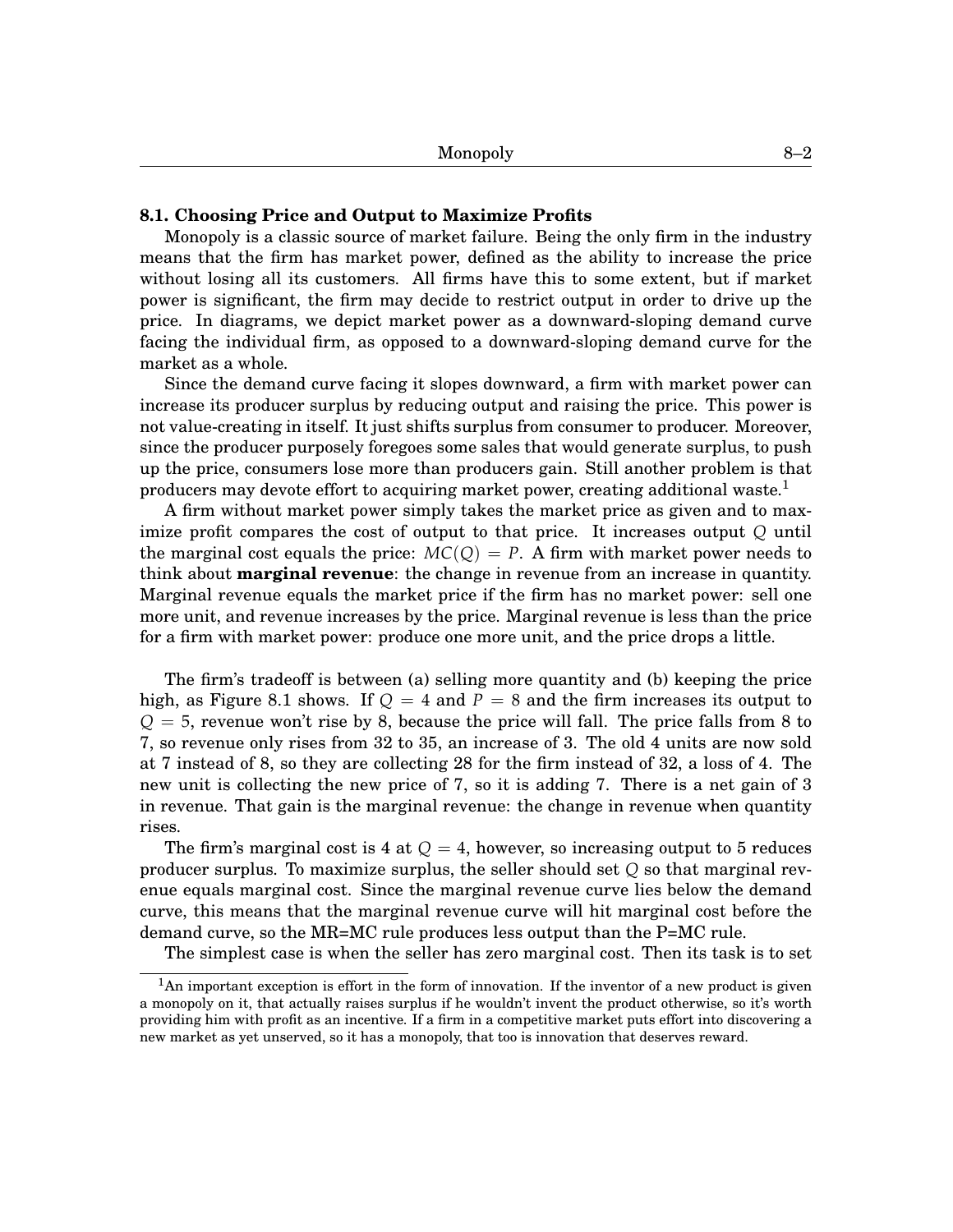<span id="page-2-0"></span>

 $MR = 0$ , which means to maximize revenue because it picks quantity so that the slope of the revenue function (which is marginal revenue) is zero. An example is a stadium selling tickets to a football game. If the stadium is not filled up, the marginal cost of admitting an extra person is approximately zero. To maximize profit, however, some seats should be left unfilled. Increasing ticket sales would require a drop in price that would actually reduce revenue. The stadium example illustrates why market power leads to market failure: it would cost nothing to let more people enjoy the football game, but the seller keeps them out anyway.

We often use linear (straight line diagonal) demand curves in diagrams. When demand is linear, marginal revenue is linear too, with twice as steep a slope (as in Figure [8.](#page-0-0)1).<sup>[2](#page-0-1)</sup> In drawing, remember that if the demand curve hits the quantity axis at  $Q = 10$ , then the marginal revenue curve hits at  $Q = 5$ . Also, though the demand curve becomes flat at  $P = 0$ , the marginal revenue curve keeps going down below the *P* = 0 axis. That is because marginal revenue can be negative, which just means that

<sup>&</sup>lt;sup>2</sup>Calculus shows this. If demand is  $P = a - bP$ , then revenue is  $R = PQ = (a - bQ)Q = aQ - bQ^2$ , and marginal revenue is  $\frac{dR}{dQ} = a - 2bQ$ , just like demand but with a 2 so it descends twice as fast.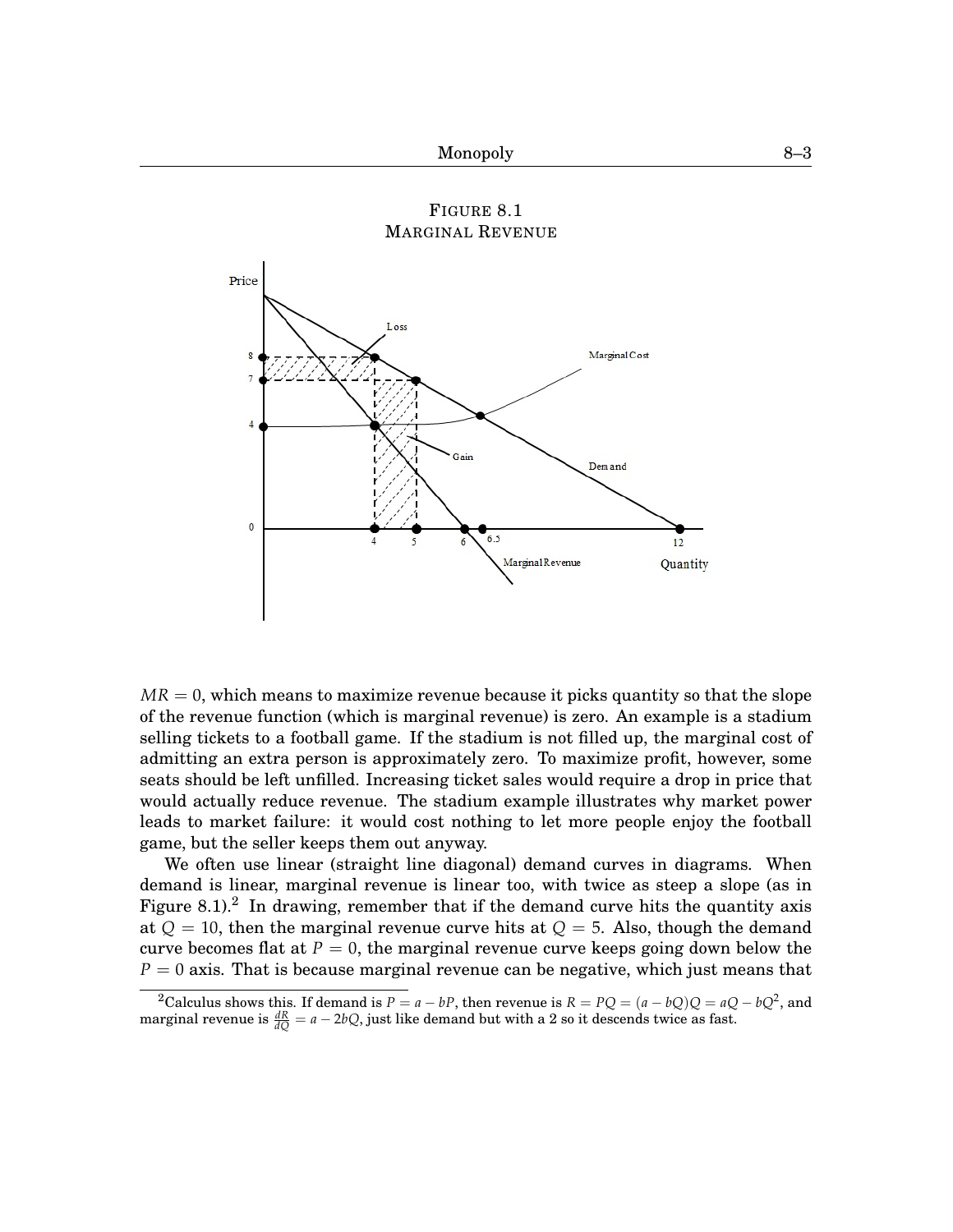Monopoly [8–](#page-0-0)4

increasing output reduces revenue because the quantity rises by less than the price falls.

Another way to think of pricing with market power is using elasticities. The**price elasticity of demand** (which is easier to remember if you think of it as "price sensitivity of demand") is

$$
Elasticity = \frac{\% \text{ change in quantity demanded}}{\% \text{ change in price}} \tag{1}
$$

Iff the quantity demanded falls by 20% after the price rises by 10%, the elasticity of demand is -2. Economists often just say that the elasticity is "2", because the quantity demanded falls with price so we can assume the elasticity is negative. A firm with market power is trading off price against quantity, so the elasticity is relevant to its decision. If the elasticity is -1, marginal revenue is zero: if the firm increases output by 1%, the price falls by 1% and revenue is unchanged. We say that demand is **inelastic** if the price elasticity of demand is less than 1, in which case the quantity demanded falls less than the price rises. A monopoly never wants to choose a price and quantity where demand is inelastic, because reducing sales at that point by 1% would drive up the price more than 1% and thus raise revenue— and better yet, total production cost would because of the 1% reduction. Demand is **perfectly inelastic** if quantity demanded does not change at all when the price increases. If demand is perfectly inelastic, the demand curve is vertical and the elasticity is 0. A monopoly would want to raise its price if demand were perfectly inelastic. Demand is **perfectly elastic** if the quantity changes infinitely (to zero) as the price rises. Then, the demand curve facing the firm has an elasticity of −infinity and is perfectly flat, just as under perfect competition.

A general rule relating the monopoly markup of price over marginal cost to the elasticity of demand is the **Lerner Rule**. [3](#page-0-1) It says that at the profit-maximizing price: [4](#page-0-1)

<span id="page-3-0"></span>
$$
\frac{P - MC}{P} = -\left(\frac{1}{Elasticity}\right)
$$
 (2)

Remember: at the optimal price, demand must have gotten elastic, more negative than −1. If the elasticity of demand is −2, the Lerner Rule tells us that the price is  $\text{such that } \frac{P-MC}{P}=-\left(\frac{1}{Elasticity}\right)=-\frac{1}{-2}\text{, so }P-MC=\frac{P}{2} \text{ and }P=2MC. \text{ If the elasticity.}$ 

 ${}^{3}$ The original paper is Abba P. Lerner, "The Concept of Monopoly and the Measurement of Monopoly Power," *Review of Economic Studies*, 1: 157–175 (1934). A good verbal discussion of its modern use is Kenneth G. Elzinga, & David E. Mills, ["The Lerner Index of Monopoly Power: Origins and Uses,"](http://papers.ssrn.com/sol3/papers.cfm?abstract_id=1884993) *[A](http://papers.ssrn.com/sol3/papers.cfm?abstract_id=1884993)merican Economic Review: Papers and Proceedings*, 101(3): 558–564 (2011).

<sup>&</sup>lt;sup>4</sup>The rule  $MR = MC$  can be written as  $\frac{dP}{dQ}Q + P = MC$ , so  $-\frac{dP}{dQ}Q = P - MC$  and  $-\frac{dP}{dQ}\frac{Q}{P} = \frac{P - MC}{P}$ , but *Elasticity*  $=$   $\frac{dQ}{dP}$   $\frac{P}{Q}$  and so we get the Lerner Rule.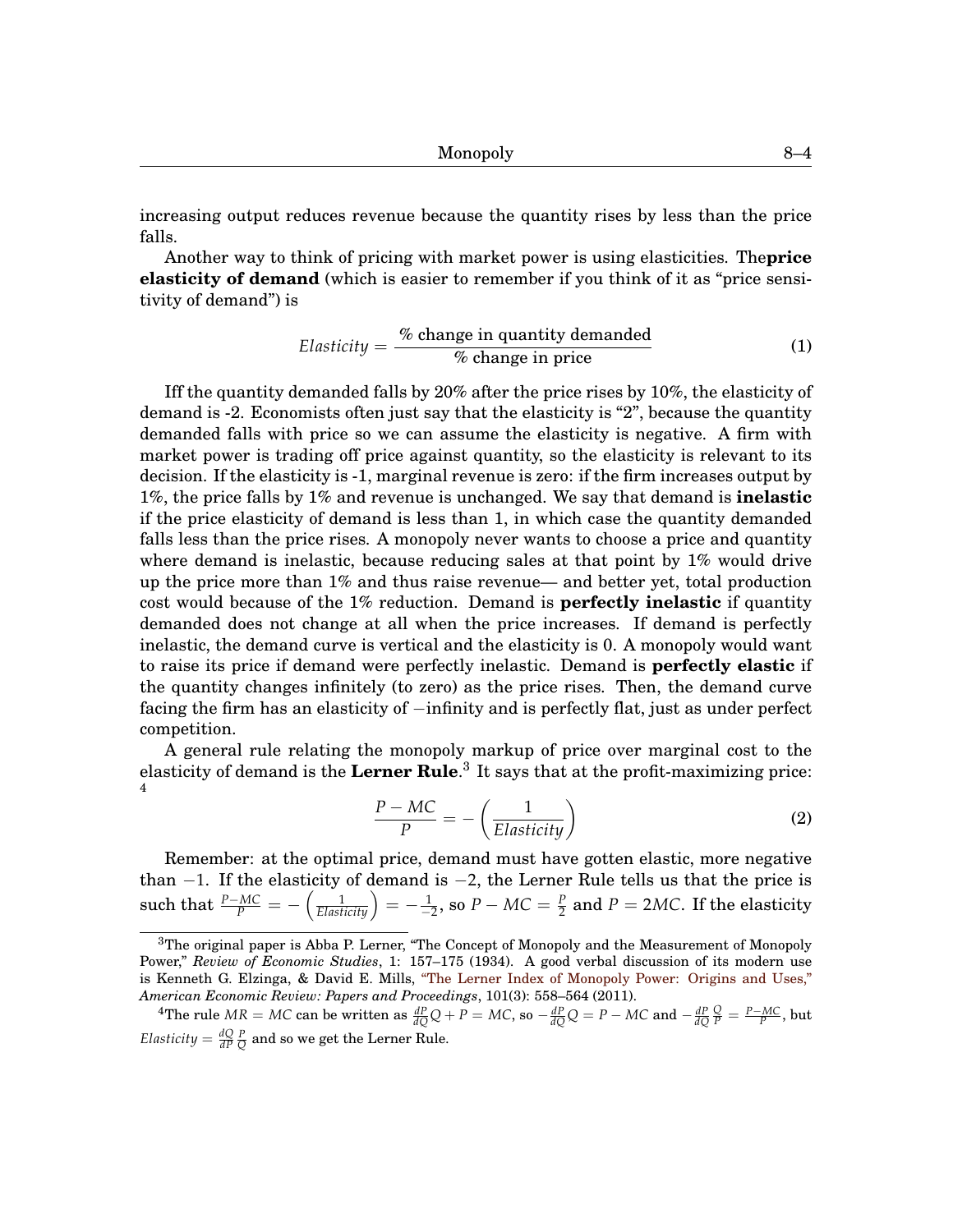of demand is −1.5, the price is three times marginal cost, by the same working out of the equation.

The Lerner Rule can be used in two ways. The firm can use it to help choose its price. The analyst can use it to estimate the elasticity of demand facing the firm. The expression  $\frac{P-MC}{P}$  on the left-hand-side of equation [\(2\)](#page-3-0) is known as the **Lerner Index** of market power. Its biggest possible value is 1 (if MC=0, so  $\frac{P-MC}{P} = 1$ ) and its smallest possible value is 0 (if  $P = MC$ ). An analyst who saw that a firm's price was 20 and its marginal cost was 15 could use equation [\(2\)](#page-3-0) to conclude that the Lerner Index was  $\frac{P-MC}{P} = \frac{20-15}{20}$  = .25 and the elasticity of demand was −4. Thus, to find out the elasticity of demand facing the firm, the measure of market power we are after, we just need to know the price and the marginal cost.

## **[8.](#page-0-0)2: Oligopoly and the Cournot Model**

Price fixing is a form of **collusion**— firms agreeing on prices, outputs, or sales territories— and is *per se* illegal. Even if firms do not collude, however, prices and profits can still be above marginal cost if entry into the industry is difficult and the number of firms is small. If the cola industry has just two firms, then even if they never discuss prices with each other, they know that it is to their mutual benefit to keep prices high and that a price cut of one of them will be followed by a price cut of the other. Without communication between them, though, it is hard to agree on a price in the first place and even harder to monitor cheating than under a cartel. Thus, we expect prices in a two-firm industry— a **duopoly** — or a several-firm industry— an **oligopoly**— to be lower than in a monopoly or cartel, but higher than in a perfectly competitive industry. Note, however, that this depends on the **incumbent firms**— the ones already in the industry— being safe from **entrants**— new firms who start selling in the industry attracted by the high profits. If it is easy to start up a new business in the industry (**free entry**) then even a monopoly could not get away with earning high profits very long.

The **Cournot model** is the basic model economists use to explain why prices fall with the number of firms when there is not free entry. In the model, each firm chooses its output given its expectations about the other firms' outputs. The market price is determined by how much consumers will pay for the total output of all the firms.

Let's look at a specific example of a Cournot model. Let there be *n* firms, each firm producing its output  $q_i$   $i=1,\ldots,n$  with no fixed cost and with a constant marginal cost of 20. Let market demand be

$$
Q = 140 - P,\t\t(3)
$$

where *Q* is the total output:  $Q = q_1 + q_2 + \ldots + q_n$ . Firm *i*'s profit function is then

$$
\pi_i = Pq_i - 20q_i. \tag{4}
$$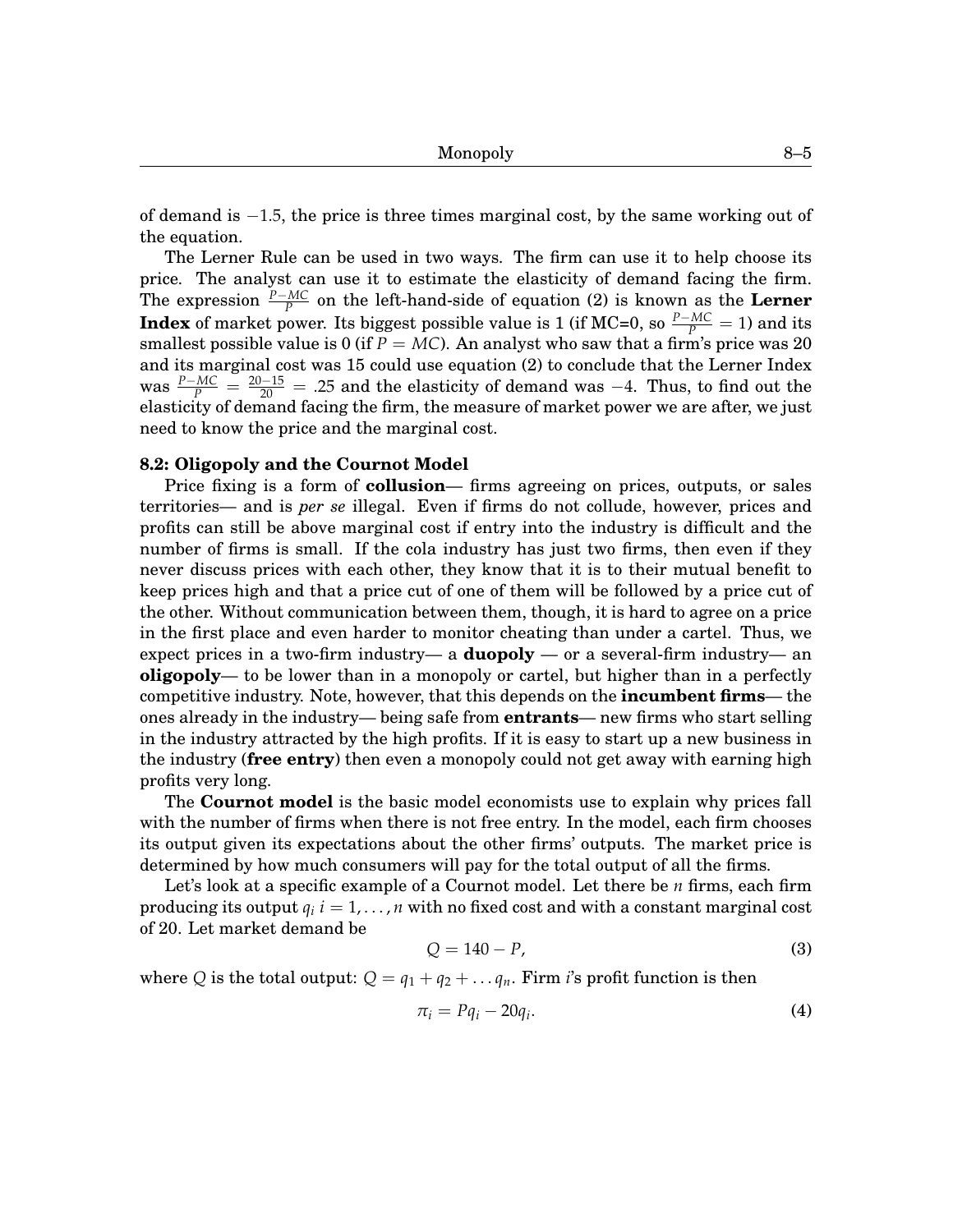## **One Firm: Monopoly**

First, suppose  $n = 1$ , so Firm 1 is a monopoly. Then,  $P = 140 - q_1$ , so Firm 1's profit, shown in Figure [8.](#page-0-0)[2,](#page-5-0) is

$$
\pi_1 = (140 - q_1)q_1 - 20q_1 = (140q_1 - q_1^2) - 20q_1 \tag{5}
$$

## FIGURE [8](#page-0-0)[.2](#page-5-0)

<span id="page-5-0"></span>

To maximize the firm's profit, use a little calculus. Take profit's derivative with respect to *q*<sup>1</sup> and set the derivative equal to zero, the equation called the **first-order condition** for maximization. That yields

$$
\frac{d\pi_1}{dq_1} = (140 - 2q_1) - 20 = 0\tag{6}
$$

which solving out for  $q_1$  yields  $q_1 = 60$ . Then, using the demand function,  $P = 80$ , so  $\pi_1 = (80)(60) - 20(60) = 3,600.$ 

This is the same result as we would get by setting marginal revenue equal to marginal cost, because the last equation can be rewritten as

$$
\frac{d\pi_1}{dq_1} = (Marginal revenue) - Marginal cost = 0 \tag{7}
$$

Recall that with linear demand,the marginal revenue curve slopes down twice as fast as the demand curve, so with  $P = 140 - Q$ , we get  $MR = 140 - 2Q$ . So calculus is a way to generate that rule.

## **Two Firms: Duopoly— The Asymmetric-Costs Case**

So much for monopoly. Let's do the same thing for duopoly. We will start with an asymmetric case, in which Firm 1 has a cost advantage over Firm 2: Firm 1's marginal cost is  $c_1 = 20$  and Firm 2's is  $c_2 = 40$ . As before,  $P = 140 - (q_1 + q_2)$ , so Firm 1's profit is:

$$
\pi_1(q_1) = (140 - q_1 - q_2)q_1 - 20q_1 = (140q_1 - q_1^2 - q_2q_1) - 20q_1.
$$
\n(8)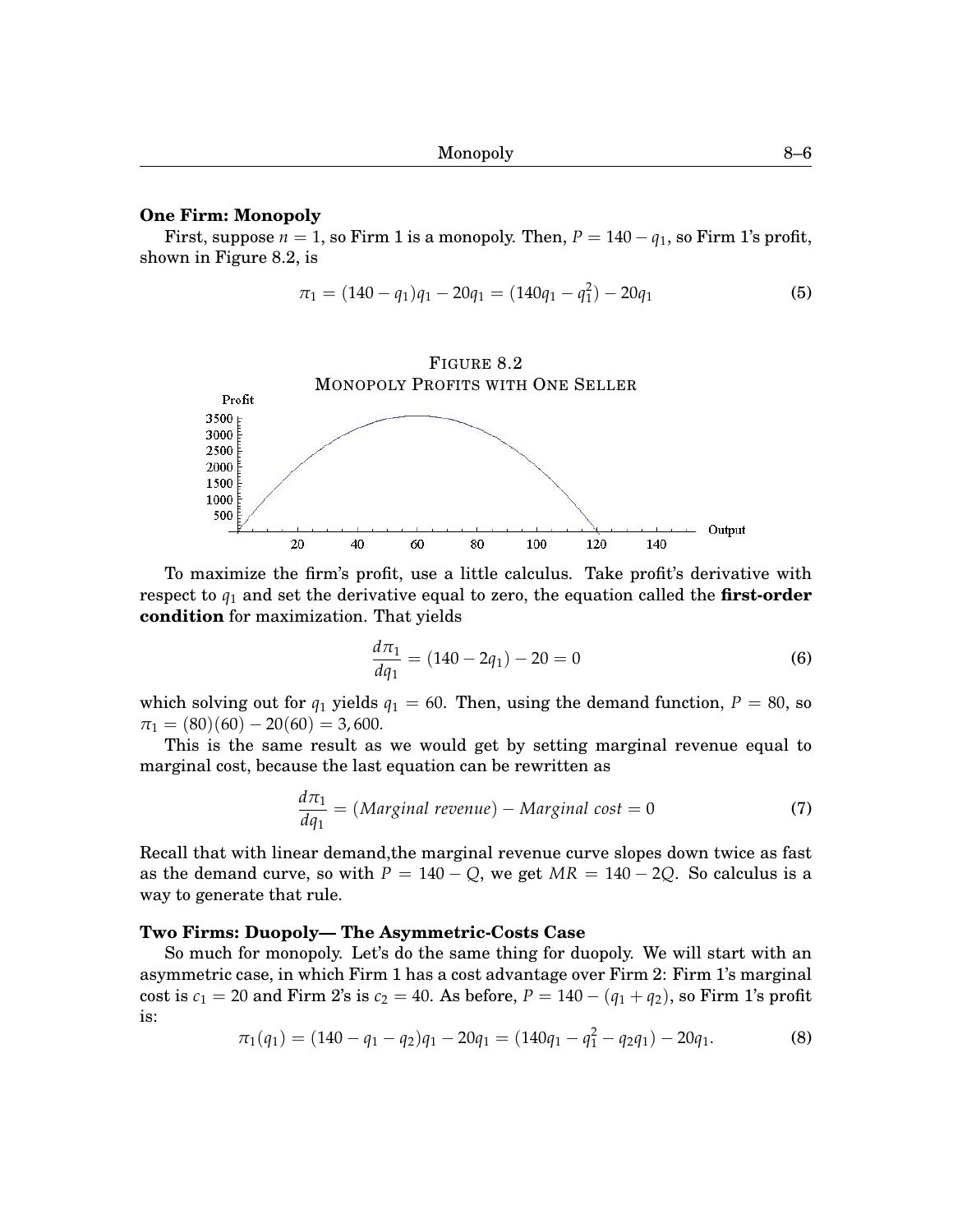Take profit's derivative with respect to *q*<sup>1</sup> and set it to zero:

$$
\frac{d\pi_1}{dq_1} = (140 - 2q_1 - q_2) - 20 = 0.
$$
\n(9)

This gives us the **reaction function** or **reaction curve** for  $q_1$  as a function of  $q_2$ . The more output Firm 1 expects from Firm 2, the smaller will Firm 1 choose its own output to be:

$$
q_1(q_2) = 60 - \frac{q_2}{2}.\tag{10}
$$

At the extremes, if Firm 1 thinks Firm 2 will set  $q_2 = 0$ , then Firm 1 chooses ("reacts") with") its monopoly output of 60; but if Firm 1 thinks Firm 2 will set  $q_2 = 120$  and drive the price down to marginal cost, then Firm 1 chooses to produce zero. Firm 1's reaction curve goes from 60 on the y-axis to 120 on the x-axis.

Now let's do the same for Firm 2. Firm 2's profit is:

$$
\pi_2(q_2) = (140 - q_1 - q_2)q_2 - 40q_2 = (140q_2 - q_2^2 - q_2q_1) - 40q_2.
$$
 (11)

Take profit's derivative with respect to  $q_2$  and set it to zero:

$$
\frac{d\pi_2}{dq_2} = (140 - 2q_2 - q_1) - 40 = 0.
$$
\n(12)

This gives us the **reaction function** for  $q_2$  as a function of  $q_1$ . The more output Firm 2 expects from Firm 1, the smaller will Firm 2 choose its own output to be:

$$
q_2(q_1) = 50 - \frac{q_1}{2}.\tag{13}
$$

At the extremes, if Firm 2 thinks Firm 1 will set  $q_1 = 0$ , then Firm 2 chooses ("reacts using") its monopoly output of 50 (*not* Firm 1's monopoly output, which is 60 why not?). If Firm 2 thinks Firm 1 will set  $q_1 = 100$  and drive the price down to Firm 2's marginal cost of 40, then Firm 2 chooses to produce zero. Firm 2's reaction curve goes from 100 on the y-axis to 50 on the x-axis.

What is the value of *q*<sup>2</sup> that Firm 2 will actually pick? The two reaction equations give us two equations for two unknowns,  $q_1$  and  $q_2$ . We can substitute to get:

$$
q_2(q_1) = 50 - \frac{60 - \frac{q_2}{2}}{2} = 50 - 30 + \frac{q_2}{4} = 20 + \frac{q_2}{4}.
$$
 (14)

Solving this last equation yields  $q_2^* = \frac{80}{3} = 26\frac{2}{3}$ . We can substitute  $q_2^*$  into  $q_1(q_2)$  to get  $q_1^* = 60 - \frac{\frac{80}{3}}{2} = \frac{140}{3} = 46\frac{2}{3}.$ 

Using the demand function,  $P = 140 - \frac{140}{3} - \frac{80}{3} = 67\frac{1}{3}$ .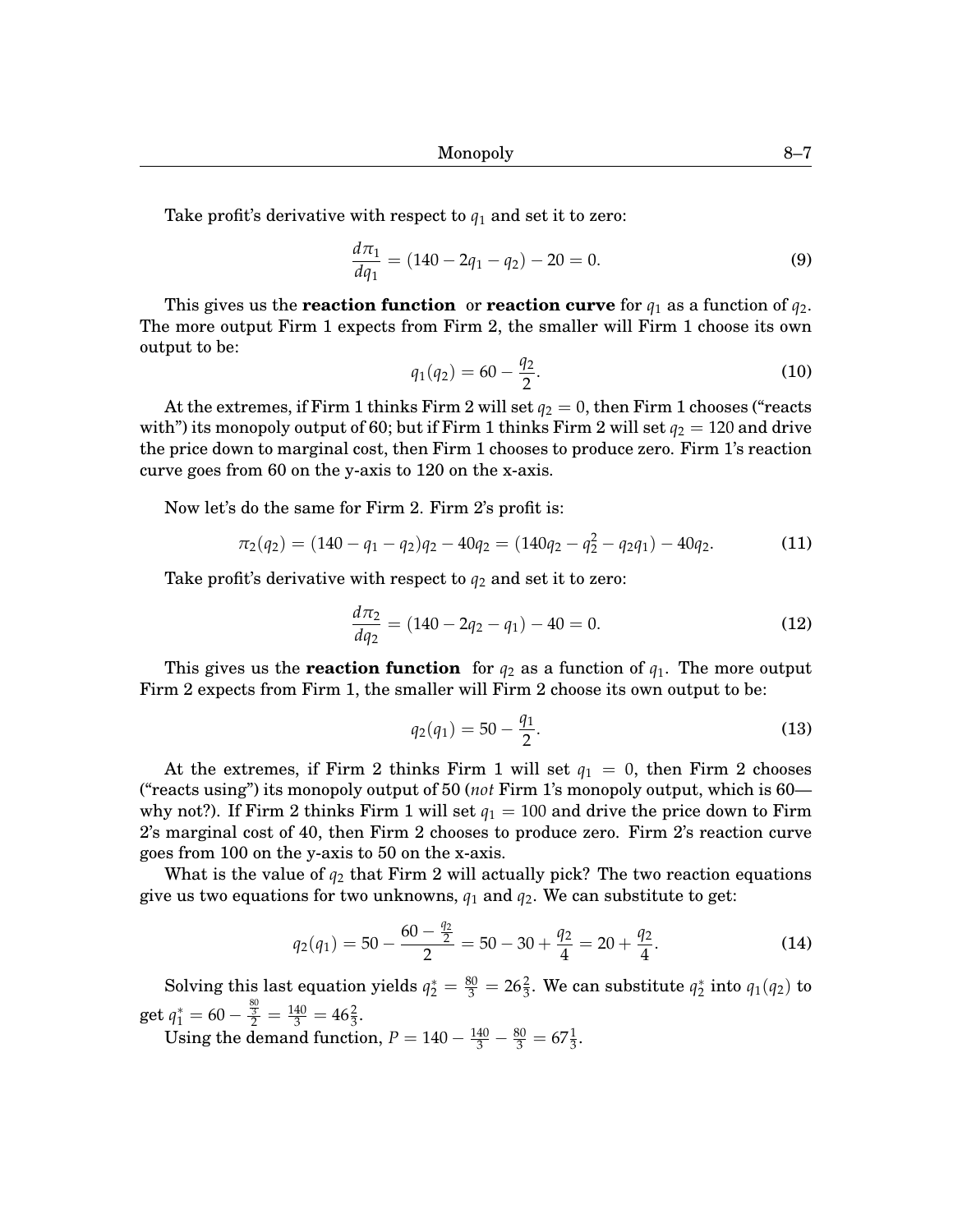<span id="page-7-0"></span>

# **Two Firms: Duopoly— The Symmetric-Costs Case**

Let's do the same thing for a duopoly in which both firms have the same cost curves. This is simpler than the asymmetric-cost Cournot duopoly, but its ease is deceptive, because it doesn't show so clearly how each firm is acting independently to maximize its own profits. As before,  $P = 140 - (q_1 + q_2)$ , so Firm 1's profit is

$$
\pi_1 = (140 - q_1 - q_2)q_1 - 20q_1 = (140q_1 - q_1^2 - q_2q_1) - 20q_1 \tag{15}
$$

Again take profit's derivative with respect to  $q_1$  and set it to zero.

$$
\frac{d\pi_1}{dq_1} = (140 - 2q_1 - q_2) - 20 = 0 \tag{16}
$$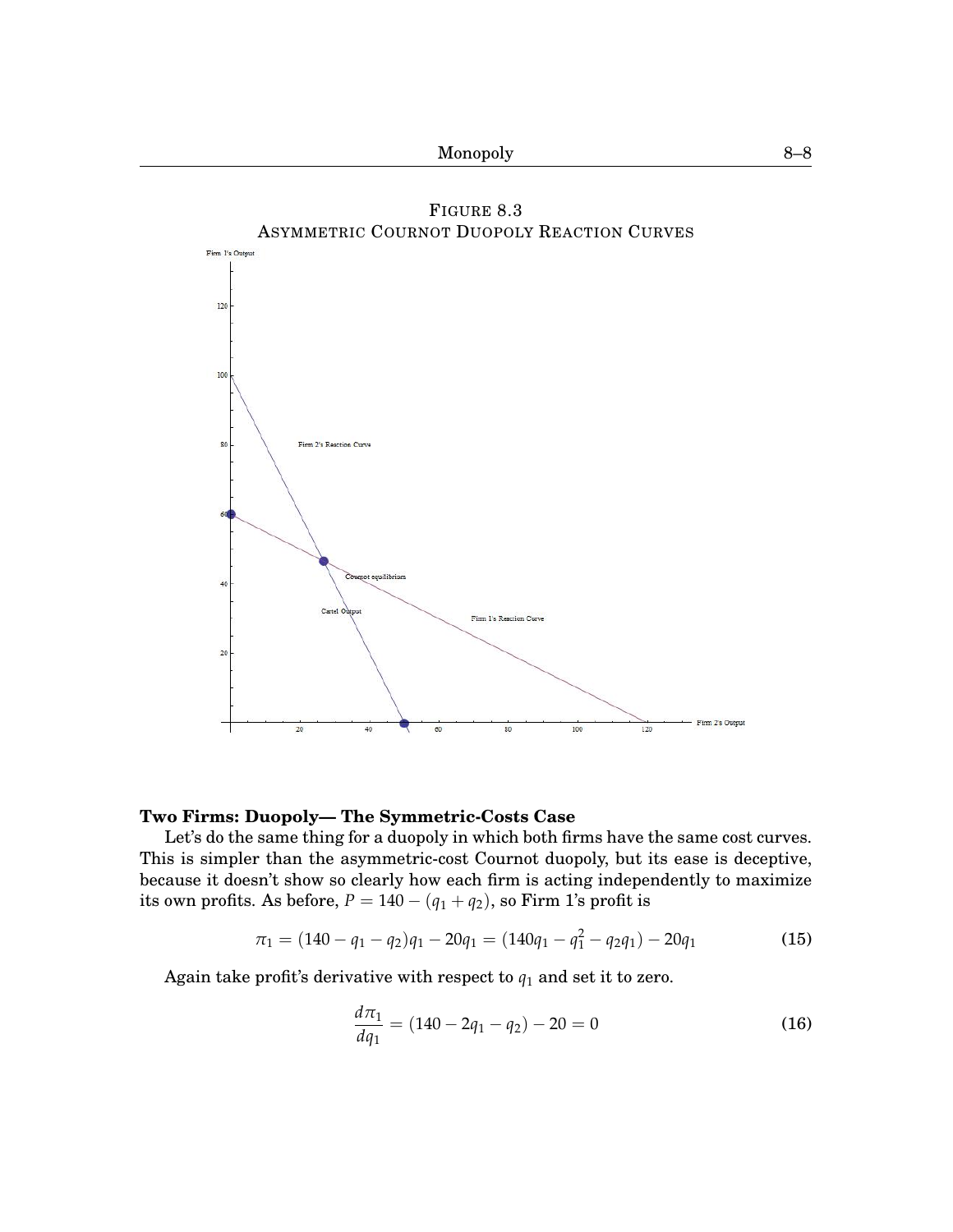This gives us a reaction function (as shown in Figure [8](#page-0-0)[.4\)](#page-8-0) for  $q_1$  as a function of  $q_2$ . The more output Firm 1 expects from Firm 2, the smaller will Firm 1 choose its own output to be.

$$
q_1(q_2) = 60 - \frac{q_2}{2}.\tag{17}
$$

At the extremes, if Firm 1 thinks Firm 2 will set  $q_2 = 0$ , then Firm 1 chooses ("reacts") with") the monopoly output of 60; but if Firm 1 thinks Firm 2 will set  $q_2 = 120$  and drive the price down to marginal cost, then Firm 1 chooses to produce zero. That is why Firm 1's reaction curve goes from 60 on the y-axis to 120 on the x-axis.

<span id="page-8-0"></span>

What is the value of  $q_2$  that Firm 2 will actually pick? If we were to set up the same problem for Firm 2's choice of  $q_2$  to maximize profit and solve the two first order conditions together, it turns out that we would find that  $q_1 = q_2$ . Figure [8.](#page-0-0)[4](#page-8-0) shows Firm 2's reaction curve, and how it crosses Firm 1's reaction curve at  $q_1 = q_2 = 40$ . Rather than finding the equation for Firm 2's reaction curve, though, we can set  $q_2 = q_1$  in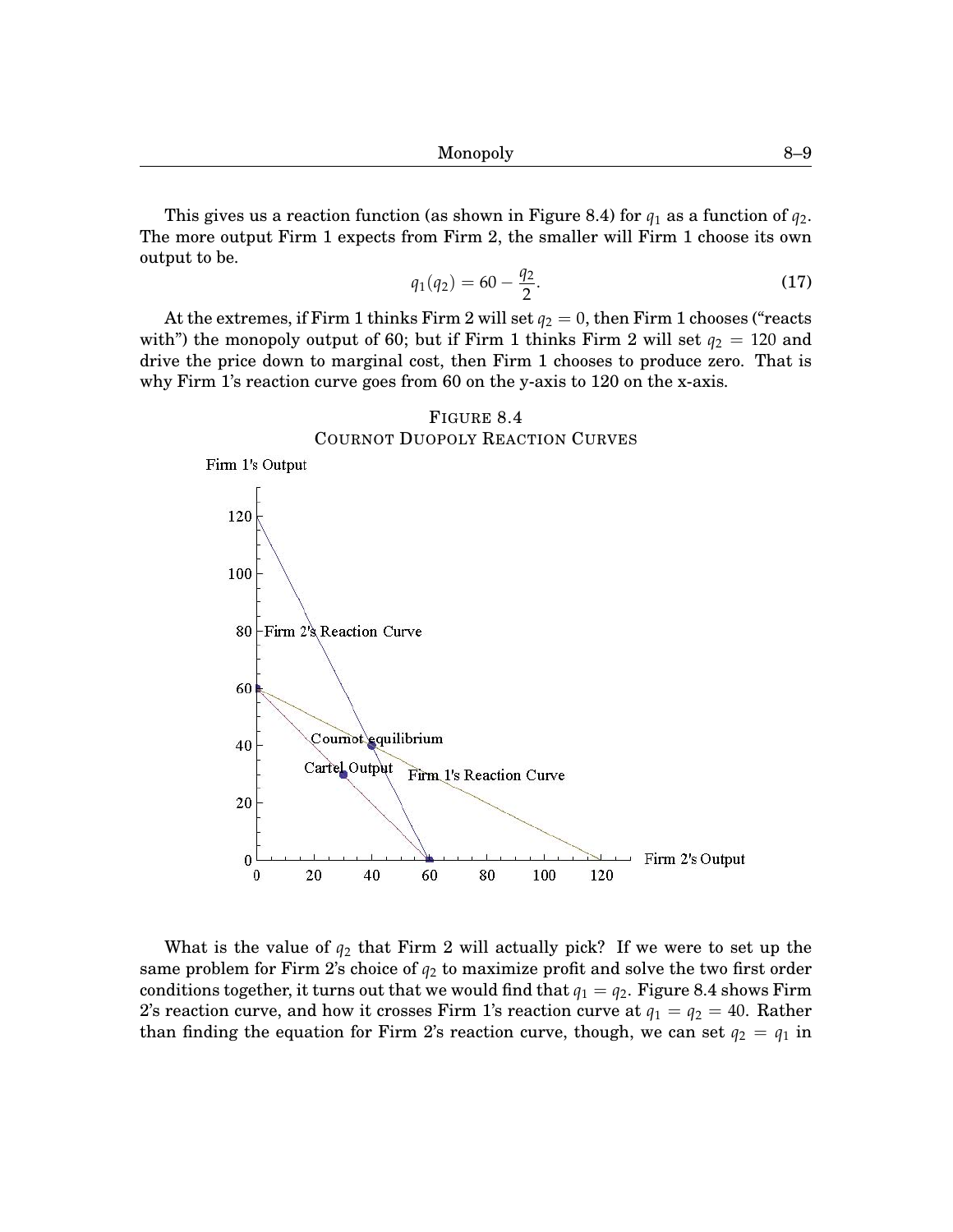Firm 1's reaction curve, so

$$
q_1 = 60 - \frac{q_1}{2},\tag{18}
$$

which solves out to  $q_1 = 40$ . As a result,  $q_2 = q_1 = 40$  and  $Q = q_1 + q_2 = 80$ . Using the demand function,  $P = 60$ . Profits are  $pi_1 = \pi_2 = (60)(40) - 20(40) = 1,600$  each. Duopoly industry profit is 3,200, which is below the monopoly industry profit of 3,600, but above the competitive profit of 0 that would result if  $P = MC = 20$ .

Figure [8](#page-0-0)[.4](#page-8-0) shows another line going from 30 on the y-axis to 30 on the x-axis, labelled "Cartel Output". This is the combinations of *q*<sup>1</sup> and *q*<sup>2</sup> that add up to 60, the monopoly output. Any combination on that line maximizes industry profit. The natural cartel outcome if collusion were legal would be  $q_1 = q_2 = 30$ , but if Firm 1 is better at bargaining and threatens to break up a cartel, it could get  $q_1 = 32, q_2 = 28$ . The price would be  $P = 80$ , so Firm 2's profit would be  $(80-20)(28) = 1,680$ , better than Firm 2 could get from Cournot duopoly if it refused Firm 1's offer. That kind of threatening and bargaining, though, is one reason cartels often do not form or form but break up as the result of bickering.

# **Three or More Firms: Oligopoly to Competition**

The beauty of the Cournot model is that it can be extended to any number of firms. Now let there be *n* firms, so  $P = 140 - (q_1 + q_2 + ... + q_n)$ , and Firm 1's profit is

$$
\pi_1 = (140 - (q_1 + q_2 + \dots q_n)) q_1 - 20q_1 = (140q_1 - q_1^2 - q_1(q_2 + \dots q_n)) - 20q_1 \quad (19)
$$

Again take profit's derivative with respect to *q*<sup>1</sup> and set it to zero.

$$
\frac{d\pi_1}{dq_1} = (140 - 2q_1 - (q_2 + \dots q_n)) - 20 = 0 \tag{20}
$$

Firm 1's reaction curve is

$$
q_1 = 60 - \frac{(q_2 + \dots q_n)}{2}.
$$
 (21)

If there are 3 firms the reaction curves are actually reaction planes in 3-dimensional space. The equations are  $q_1 = 60 - \frac{q_2+q_3}{2}$  $\frac{q_1+q_3}{2}$ ,  $q_2 = 60 - \frac{q_1+q_3}{2}$  $\frac{q_1}{2}$ , and  $q_3 = 60 - \frac{q_2+q_3}{2}$  $\frac{+q_3}{2}$ .

Since the firms all are identical and solve the same kind of profit maximization problem, it turns out that  $q_1 = q_2 = \ldots = q_n$ , so  $(q_2 + \ldots q_n) = (n-1)q_1$  and we can write

$$
q_1 = 60 - \frac{(n-1)q_1}{2} = \frac{120}{n+1}
$$
 (22)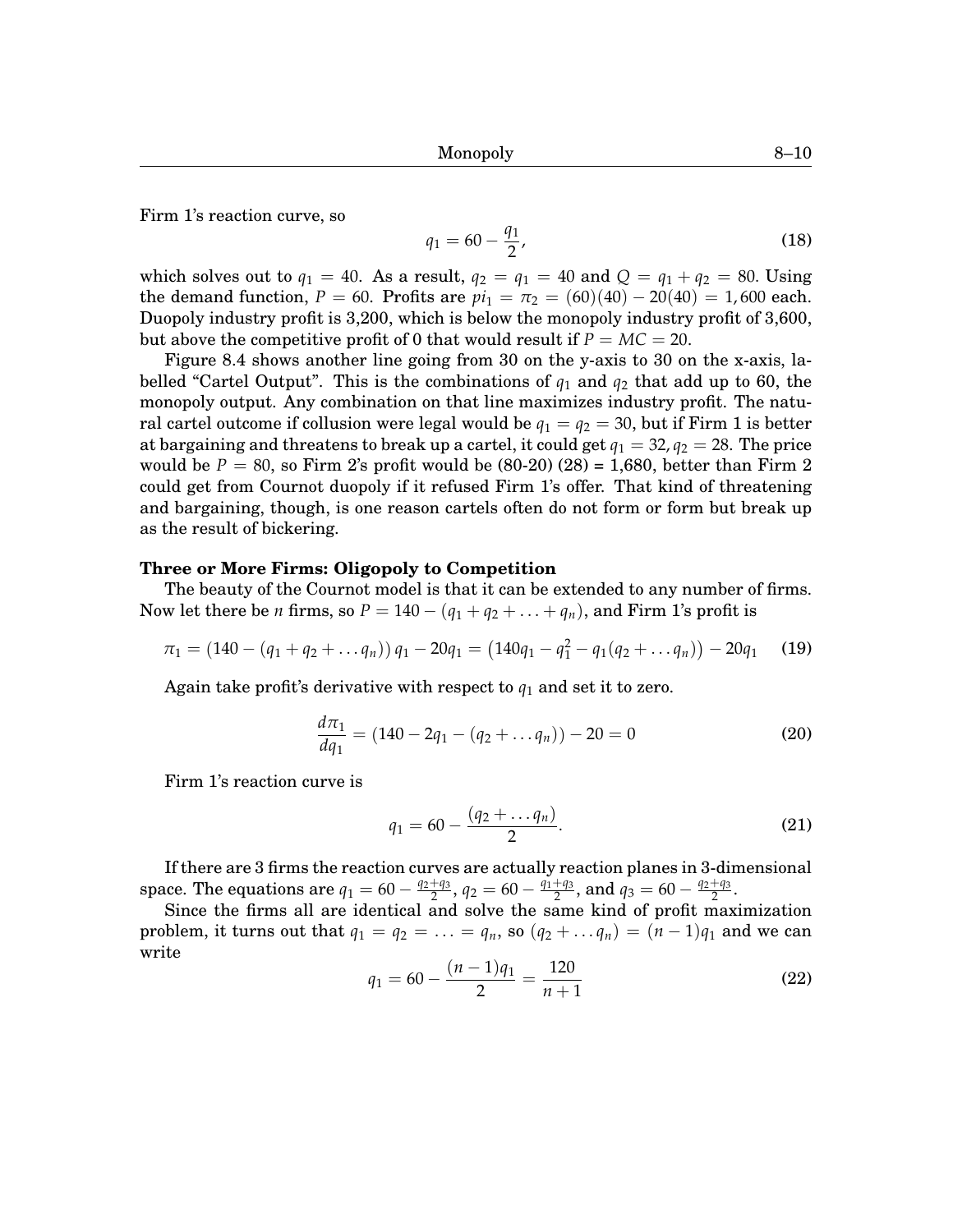<span id="page-10-0"></span>

|  | Table 8.1 shows what happens as the number of firms increases from 1 to 99. |  |  |  |
|--|-----------------------------------------------------------------------------|--|--|--|
|  |                                                                             |  |  |  |

| Number of      | Output      | Profit      | Total         | Price        | Industry      |
|----------------|-------------|-------------|---------------|--------------|---------------|
| firms $(n)$    | per firm    | per firm    | output        |              | profit        |
| 1              | 60          | 3,600       | 60            | 80           | 3,600         |
| $\overline{2}$ | 40          | 1,600       | 80            | 60           | 3,200         |
| 3              | 30          | 900         | 90            | 50           | 2,700         |
| 4              | 24          | 576         | 96            | 44           | 2,304         |
| 5              | 20          | 200         | 100           | 40           | 2,000         |
| 9              | 12          | 144         | 108           | 32           | 1,296         |
| 99             | $\approx$ 1 | $\approx$ 1 | $\approx$ 119 | $\approx$ 21 | $\approx$ 143 |

TABLE [8](#page-0-0)[.1](#page-10-0) COURNOT INDUSTRY OUTPUT RISES WITH THE NUMBER OF FIRMS

Table [8.](#page-0-0)[1](#page-10-0) shows that if the number of firms becomes large, the Cournot model predicts that the price will approach marginal cost and profits will approach zero. It is always true that as the number of firms increases, output per firm falls, industry output rises, and the price falls.

## **[8.](#page-0-0)3: Price Fixing**

Price fixing is the most frequent antitrust violation, and perhaps the most important. The two most common kinds of cases involve industries for homogeneous products that have few sellers and bidders in auctions, whether auctions to sell objects where the high bid wins or auctions for procurement contracts where the low bid wins. (A **homogeneous** product such as salt is the same whichever firm produces it; a **heterogeneous** of **differentiated** product such as perfume differs across firms.) Probably most cases go undetected because they are on a local scale and too small for federal authorities to intervene (though there do exist state antitrust laws as well). Even when there is little fear of punishment, however, cartels have a problem: making sure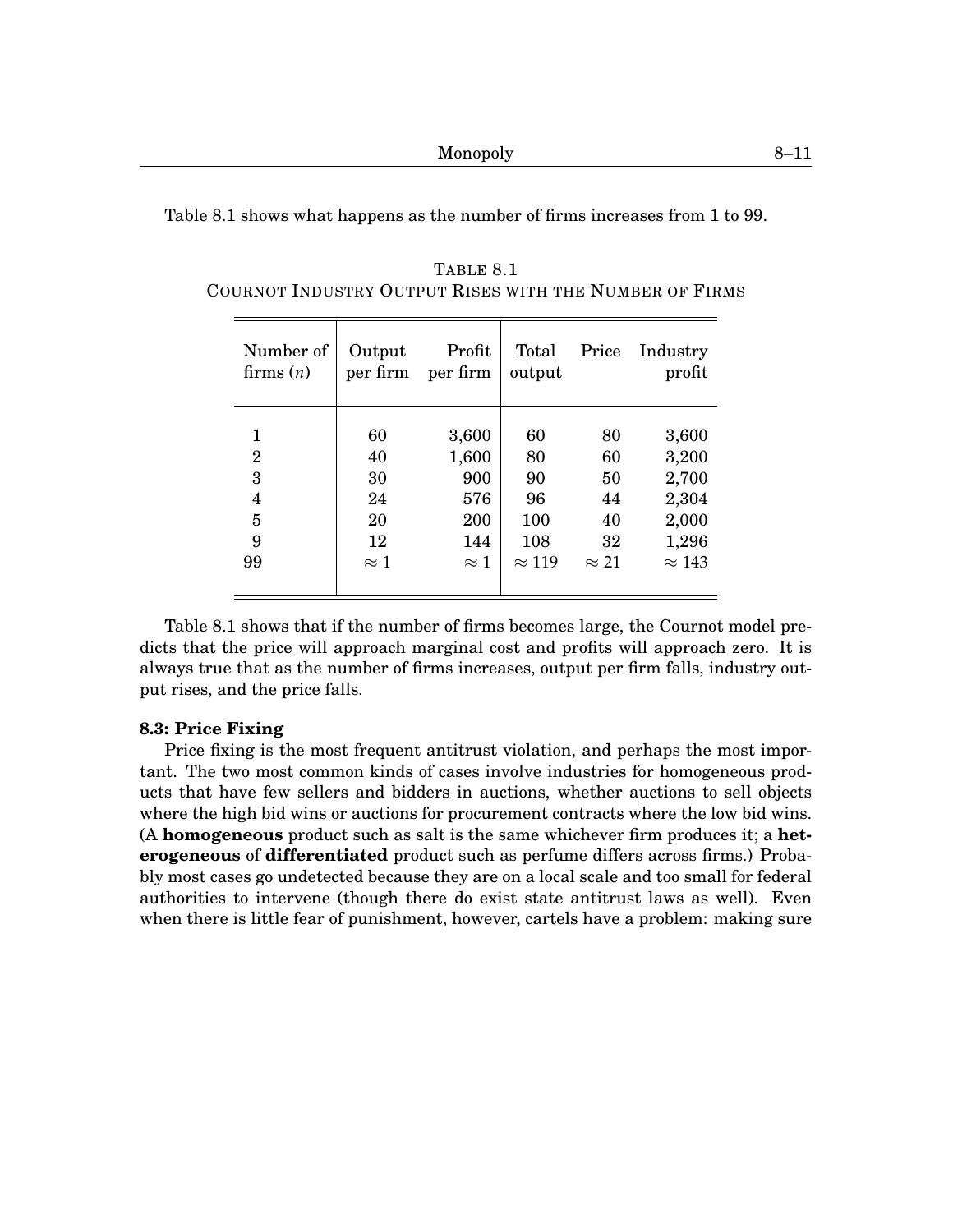<span id="page-11-0"></span>members obey the cartel rules.<sup>[5](#page-0-1)</sup>

|     |                           | Column             |          |  |
|-----|---------------------------|--------------------|----------|--|
|     |                           | <b>Not Confess</b> | Confess  |  |
| Row | <b>Not Confess</b>        | $-1,-1$            | $-10, 0$ |  |
|     | Confess                   | $0, -10$           | -8,-8    |  |
|     | Payoffs to: (Row, Column) |                    |          |  |

TABLE [8.](#page-0-0)[2](#page-11-0) THE PRISONER'S DILEMMA

The cartel enforcement problem is a good example of the Prisoner's Dilemma. In the original Prisoner's Dilemma, illustrated in Table [8](#page-0-0)[.2,](#page-11-0) two criminals, Mr. Row and Mr. Column, have been captured and accused of carrying out a crime together. They are kept in separate cells and each offered a choice: Confess or Not Confess. If neither confess, there is still enough evidence to sentence each to 1 year in prison. If both confess, they will each get 8 years in prison. But if one confesses and the other does not, the confessor gets off free and the nonconfessor is sentenced to 10 years. Clearly the best thing for the prisoners jointly is to Not Confess. For each one acting individually, however, Confess is a dominant strategy. Think of Prisoner Row's choice. If Prisoner Column confesses,Row gets 8 years in prison by confessing too, and 10 years if he chooses Not Confess, so he should confess. If Prisoner Column doesn't confess, Row gets 0 years in prison by confessing, and 1 years if he chooses Not Confess, so he should confess. Either way, Prisoner Row does better by confessing. And so they both

 ${}^{5}$ By the way, the now-common practice of referring to drug gangs as drug cartels misuses the word completely. A cartel is a group of sellers that agree to all sell at the same price. If a group of gangs agree to all sell cocaine at a certain price, that is a cartel. If they compete ferociously using price cuts and automatic weapons, that is the opposite of a cartel.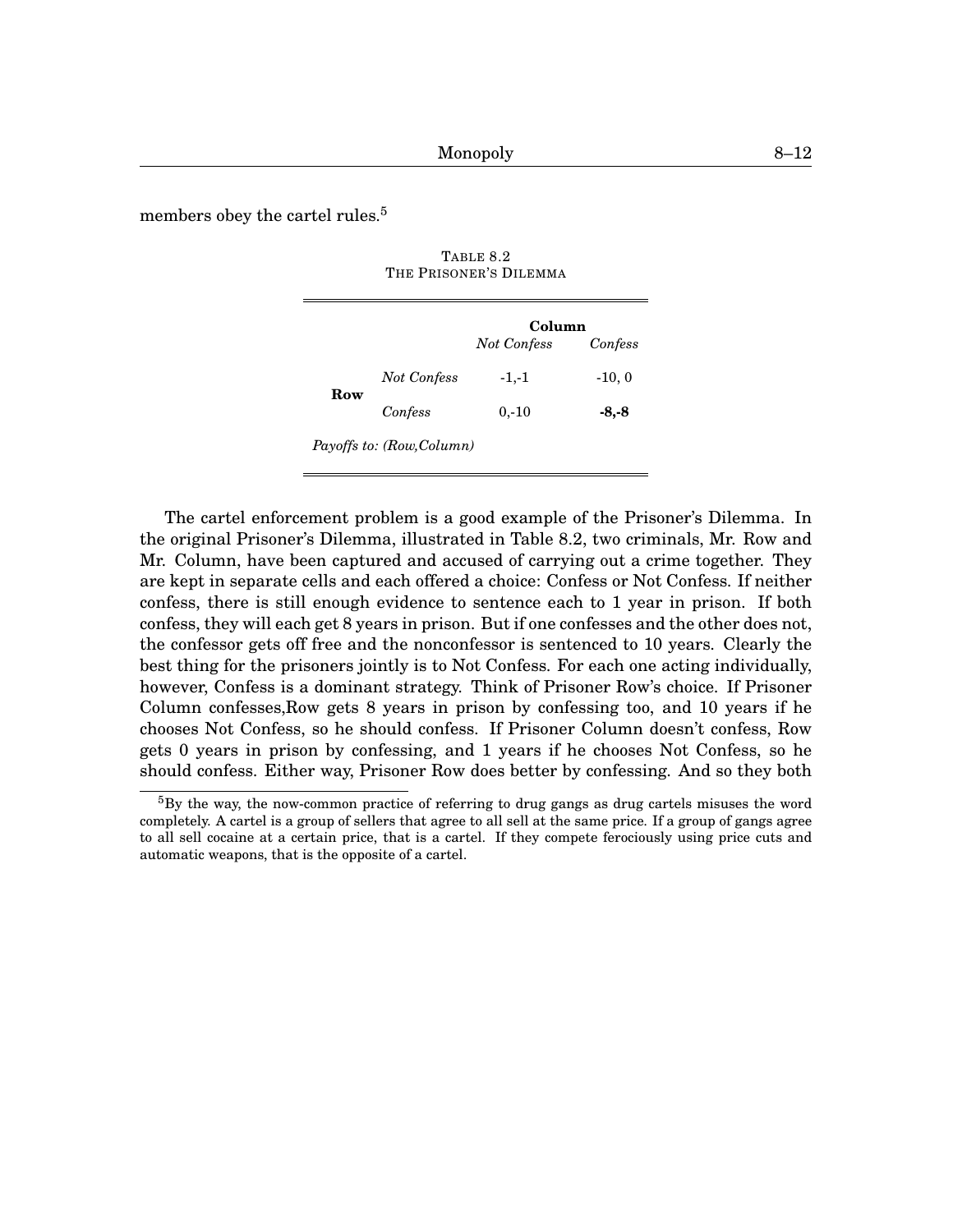<span id="page-12-0"></span>confess and get a total of 16 years in prison.

TABLE [8](#page-0-0)[.3](#page-12-0) THE PRICE-FIXER'S DILEMMA

|                           |                   | Column     |           |  |  |  |
|---------------------------|-------------------|------------|-----------|--|--|--|
|                           |                   | High Price | Low Price |  |  |  |
|                           | <b>High Price</b> | 400, 400   | 200, 500  |  |  |  |
| Row                       | Low Price         | 500, 200   | 300, 300  |  |  |  |
| Payoffs to: (Row, Column) |                   |            |           |  |  |  |

Now consider price fixers Row and Column in Table [8](#page-0-0)[.3.](#page-12-0) They have a constant marginal cost of \$4 per unit for a differentiated product. If they each charge the cartel price of \$8 that they have agreed upon each will sell 100 units (for a profit of \$800 - \$400 each), but if they both sell at the low, discounted price of \$5 each will sell 300 units (for a profit of \$1,500 - \$1,200 each). If one sells at the low price and one sells at the high price, then the low-priced seller sells 500 and the high-priced seller sells 50. The product is differentiated, which is why even a high-priced seller still gets some sales.

If both price fixers charge high prices, they each will have profits of 400. If both choose low prices, they will each get 300. But if one prices high and the other prices low, the low-price firm has profits of 500 and the high-price firm has profits of 200. Clearly the best thing for the firms jointly is to price high. For each one acting individually, however, Low Price is a dominant strategy. Think of Row's choice. If Column prices high, Row's profits are 400 if he too prices high, but 500 if he prices low. If Column prices low, Row's profits are 200 if he prices high, but 300 if he prices low. Either way, Row does better by pricing low. And so both firms price low, and industry profits are 600 instead of the 800 they could be if both stuck to the cartel price.

If Row and Column could make a legal agreement to keep prices high, their task would be much easier, but the courts would not enforce such a contract even before the Sherman Act.<sup>[6](#page-0-1)</sup> Because of the antitrust laws, they cannot even hire an accounting

 $6$ Courts in the common law countries of England the United States would not enforce cartel contracts,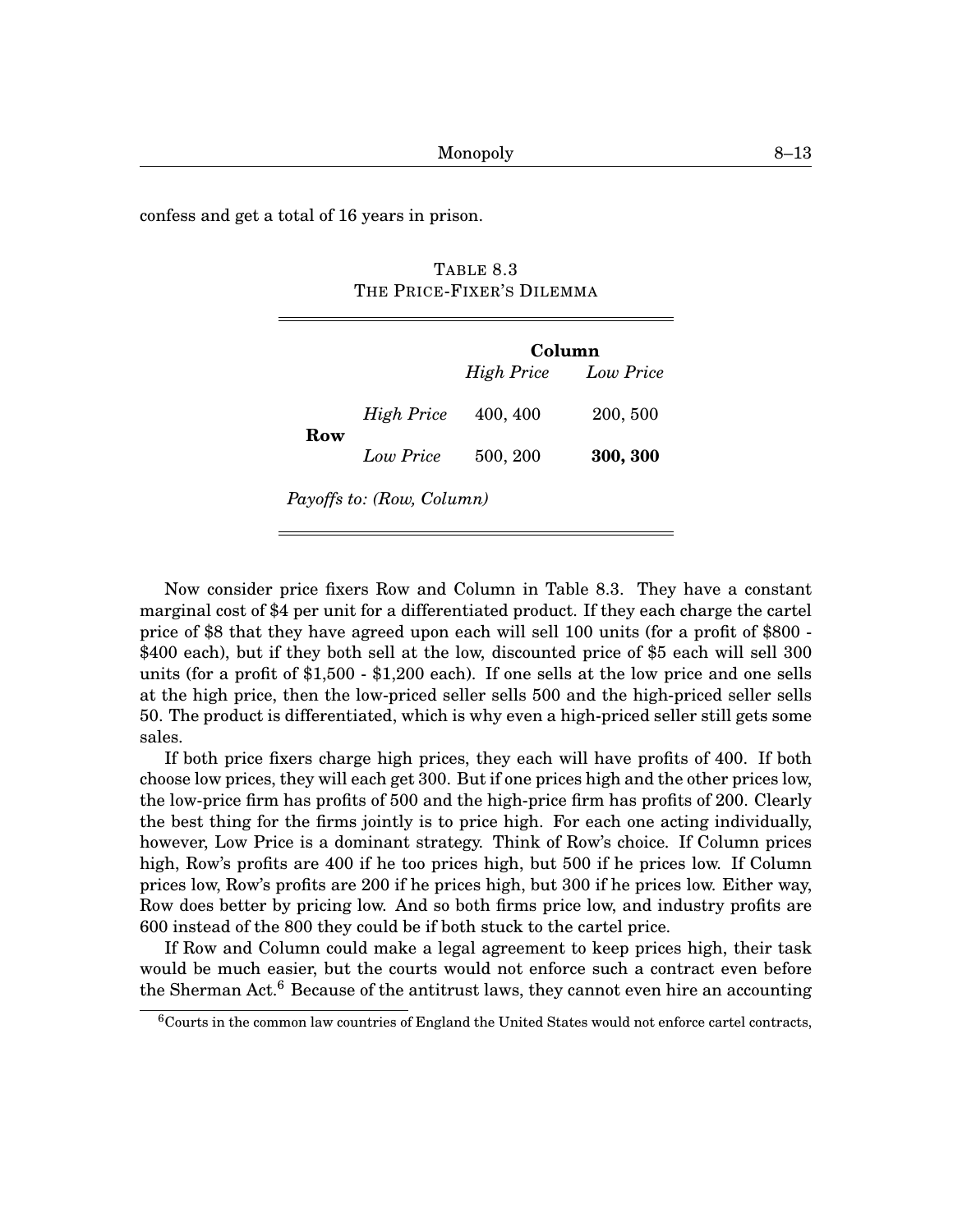firm to audit each other and find out if someone has been cheating on the cartel. To even detect cheating, price fixers have to rely on gossip from customers— who would like to stir up competition— and fluctuations in their own demand. If Row's sales go down, however, he cannot tell whether it is because Column has been making secret price cuts to steal customers or because of random fluctuations in market demand. For this reason, cartels tend to break down eventually.

I suggested earlier that industries with homogeneous products would have the most successful cartels. The reason will now be clearer: if the product sold by each firm is identical, it is easier to police a cartel and detect when one member is trying to undercut the others. Prices are most easily compared when the product is homogeneous: Row's salt should sell a pound of salt at the same price as Column, but if Honda and Toyota tried to fix prices, should a Honda Accord sell for the same price as a Toyota Camry, particularly if different sellers include different options such as leather seating? In addition, if products are heterogeneous, a seller can gain an advantage by increasing the quality of his product or giving the consumer a better version at the same price.

If there are few sellers, it is easier to come to an agreement. When there are many firms, one firm can stay out of the cartel and still profit from the high prices generated by the cartel's reduced output, so there is a free rider problem. If the good is sold by auction, then the cartel members can see who won and perhaps even see the price, depending on the auction rules. This aids in detecting who cheated on the cartel agreement. If Row wins the auction for a government contract this week, and Column was supposed to win, Row has some explaining to do. Thus, the structure of the market affects whether successful cartels form.

# **[8.](#page-0-0)4: Regulating Monopoly: The History of Antitrust Law**

What to do about market power has long been controversial. Perhaps the earliest discussion is in Aristotle's *Politics*[,1.1259a,](http://www.perseus.tufts.edu/hopper/text?doc=Perseus:text:1999.01.0058:book=1:section= 1259a&highlight=thales) where he writes about Thales, the first philosopher, and a "man of Sicily".

Thales, so the story goes, because of his poverty was taunted with the uselessness of philosophy; but from his knowledge of astronomy he had observed while it was still winter that there was going to be a large crop of olives, so he raised a small sum of money and paid round deposits for the whole of the olive-presses in Miletus and Chios, which he hired at a low rent as nobody was running him up; and when the season arrived, there was a sudden demand for a number of presses at the same time, and by letting them out on what terms he liked he realized a large sum of money, so proving that it is easy for philosophers to be rich if they choose, but this is not what they care about. Thales then is reported to have thus displayed his wisdom, but as a matter of fact this device of taking an opportunity to secure a monopoly is a universal principle

as being "against public policy" like contracts to commit crimes. Germany, on the other hand, did enforce cartel contracts, which were common. See Steven B. Webb ["Tariffs, Cartels, Technology, and Growth in](http://www.jstor.org/stable/2120181 ) [the German Steel Industry, 1879 to 1914,"](http://www.jstor.org/stable/2120181 ) *Journal of Economic History* 40: 309-330 (1980).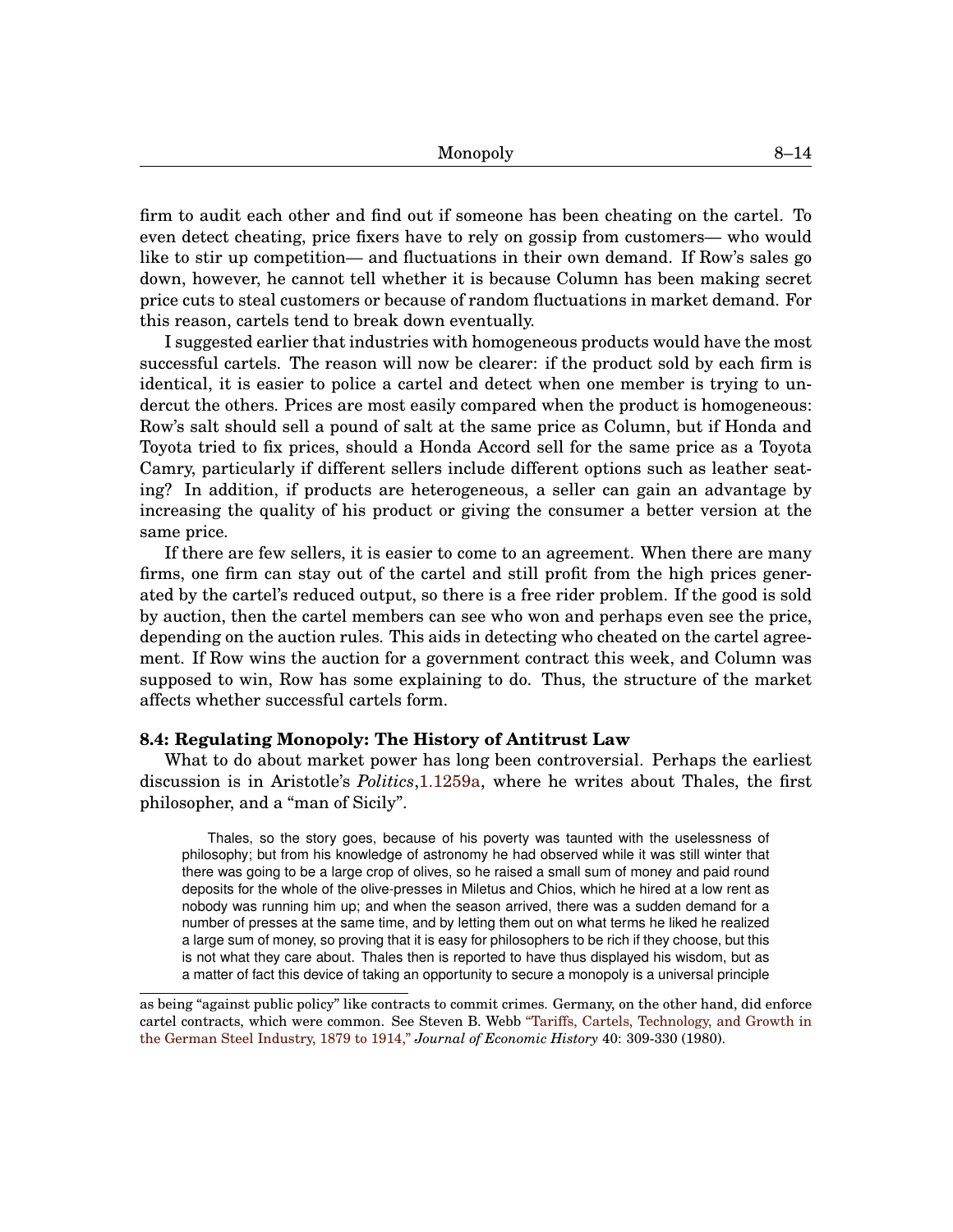of business; hence even some states have recourse to this plan as a method of raising revenue when short of funds: they introduce a monopoly of marketable goods.

There was a man in Sicily who used a sum of money deposited with him to buy up all the iron from the iron mines, and afterwards when the dealers came from the trading- centers he was the only seller, though he did not greatly raise the price, but all the same he made a profit of a hundred talents on his capital of fifty. When Dionysius came to know of it he ordered the man to take his money with him but clear out of Syracuse on the spot,6 since he was inventing means of profit detrimental to the tyrant's own affairs. Yet really this device is the same as the discovery of Thales, for both men alike contrived to secure themselves a monopoly.

Modern regulation of monopolies started in 1603, when Queen Elizabeth I of England granted her groom a legal monopoly on selling playing cards. A court voided the grant, saying that monopolies were counter to the common law. (*Darcy v. Allein*, 77 Eng. Rep. 1260 (K.B. 1603)) Another source of market power was **price-fixing agreements** or **cartels**: agreements between sellers to jointly keep their prices high. Forming a cartel was not a criminal offense, but the courts would not enforce an agreement "in restraint of trade" unless it could be shown that the agreement benefitted the public. An example of such a beneficial agreement would be if someone sold a law firm under the condition that he not start a new law firm in the same city and steal back his old clients.

Excluding cartels from the benefits of contract rights does have an effect, because members of a cartel are always tempted to cheat by reducing prices to increase the quantity they sell, at the expense of other members of the cartel.

In 1890, the Sherman Act was passed in the United States, and it remains one of the two most important antitrust laws. Section 1 of the Act, in its 2010 form (the fine limit has been increased from the 1890 version), says

**Every contract**, combination in the form of trust or otherwise, or conspiracy, **in restraint of trade or commerce among the several States, or with foreign nations, is declared to be illegal.** Every person who shall make any contract or engage in any combination or conspiracy hereby declared to be illegal shall be deemed guilty of a felony, and, on conviction thereof, shall be punished by fine not exceeding \$100,000,000 if a corporation, or, if any other person, \$1,000,000, or by imprisonment not exceeding 10 years, or by both said punishments, in the discretion of the court. (U.S.C. Title 15, Chapter 1, §1)

Section 1 is aimed directly at price-fixing agreements. At least two parties must be involved, and they must make some definite agreement to restraint trade by such actions as directly restricting output or raising prices. It says:

**Every person who shall monopolize, or attempt to monopolize,** or combine or conspire with any other person or persons, to monopolize **any part of the trade or commerce among the several States,** or with foreign nations, **shall be deemed guilty of a felony**, and, on conviction thereof, shall be punished by fine not exceeding \$100,000,000 if a corporation, or, if any other person, \$1,000,000, or by imprisonment not exceeding 10 years, or by both said punishments, in the discretion of the court. (U.S.C. Title 15, Chapter 1, §2, as of 2010)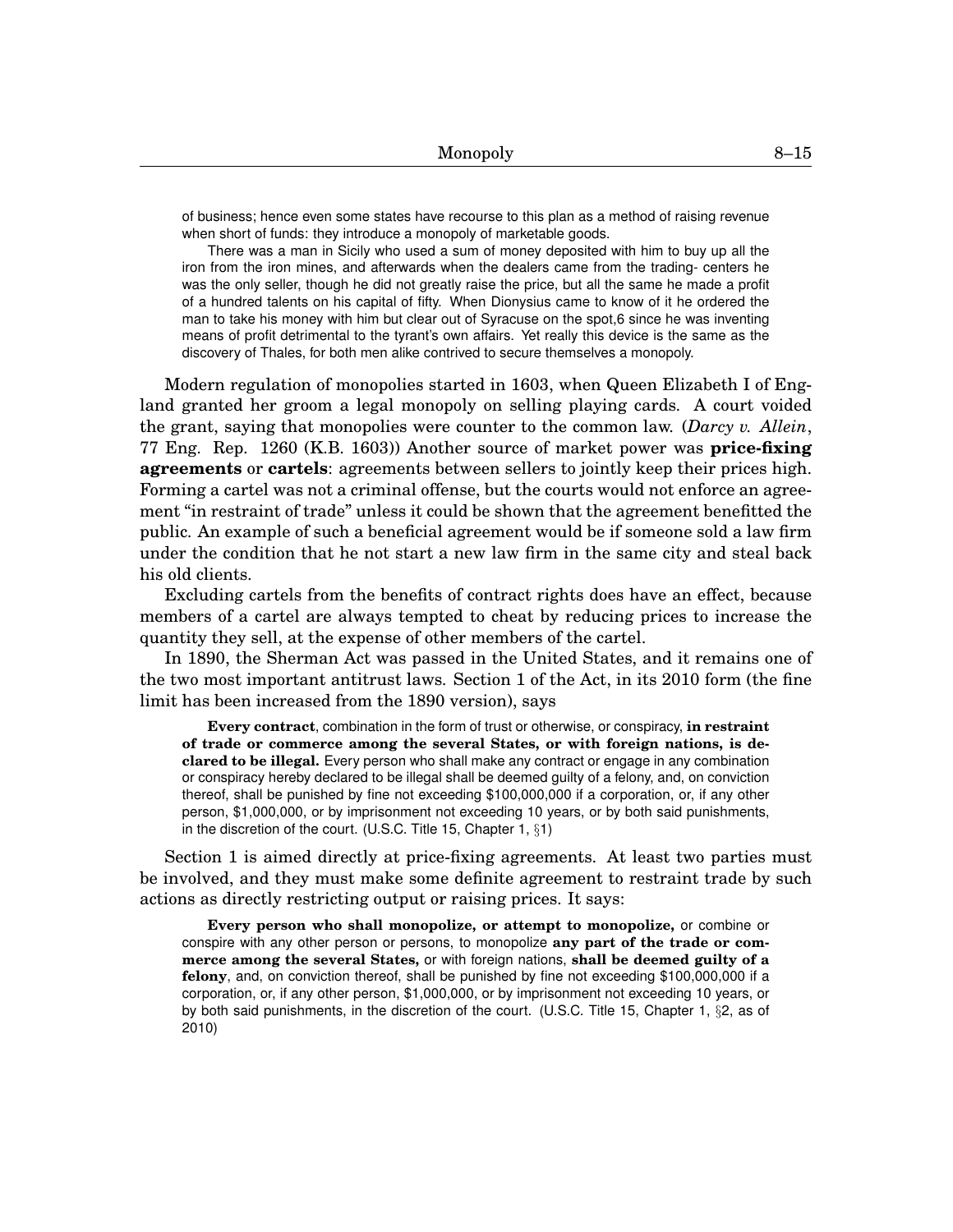<span id="page-15-0"></span>BOX [8.](#page-0-0)[1](#page-15-0) AN INDIANA CEMENT CONSPIR-ACY

Gus B. (Butch) Nuckols of Builder's Concrete and Supply Co. agreed with another company, IMI, to fix cement prices from 2000 till 2004. Since cement is so heavy, competition tends to be local, high profits will not attract new entrants for some time. The FBI found that meetings were held at the Nuckols horse barn in Fishers, Indiana to discuss price, discounts, and conditions of sale.

IMI made \$225 million from the conspiracy. In a plea bargain, Nuckols turned on his co-conspirators in exchange for a lighter sentence: a \$50,000 fine personally, a 14-month prison sentence, and a fine of \$4 million for his company.

Four executives of IMI pled guilty too. They received fines of one to two hundred thousand dollars, and went to jail for 5 months and the IMI itself was fined \$29 million.

Section 2 is harder to interpret than Section 1. It is directed not just against agreements, but also at single parties who try to monopolize a market. What "monopolize" means is left unclear, and so has had to be interpreted by executive branch policy and by the courts. Early interpretation ruled that if firms merged to form a monopoly, that was not "monopolizing" and so was legal.

Courts treat Section 1 and Section 2 violations differently. Section 1 violations are **per se** illegal, meaning that they are illegal even if they do not cause any harm. If two gas stations agree on a minimum price, they violate Section 1 even if they can show that there are many other competing gas stations and they did not hurt any consumers. Section 2 violations, on the other hand, are subject to **the rule of reason**: if the defendant can show that his actions were not really intended to monopolize or did not have a bad effect, he can escape punishment.

Since "monopolizing" is a vague term, the Clayton Act was passed in 1914 to try to pin down monopolizing practices more clearly. One section, which incorporates amendments in the

1930's called the **Robinson-Patman Act**[7](#page-0-1) attacks **price discrimination**:

**It shall be unlawful for any person** engaged in commerce, in the course of such commerce, either directly or indirectly, **to discriminate in price between different purchasers of commodities of like grade and quality**, where either or any of the purchases involved in such discrimination are in commerce, where such commodities are sold for use, consumption, or resale within the United States or any Territory thereof or the District of Columbia or any insular possession or other place under the jurisdiction of the United States, and **where the effect of such discrimination may be substantially to lessen competition or tend to create a monopoly** in any line of commerce, **or to injure, destroy, or prevent competition with any person who either grants or knowingly receives the benefit of such discrimination, or with customers of either of them** . . . (U.S.C. Title 15, Chapter 1, §13)

Section 13 does not apply to every case where a seller charges different customers different prices, only to cases where the effect is to substantially lessen competition.

 ${}^{7}$ For more on this, see Donald S. Clark, "The Robinson- Patman Act: General Principles, Commission Proceedings, and Selected Issues,"<http://www.ftc.gov/speeches/other/patman.shtm>, June 7, 1995.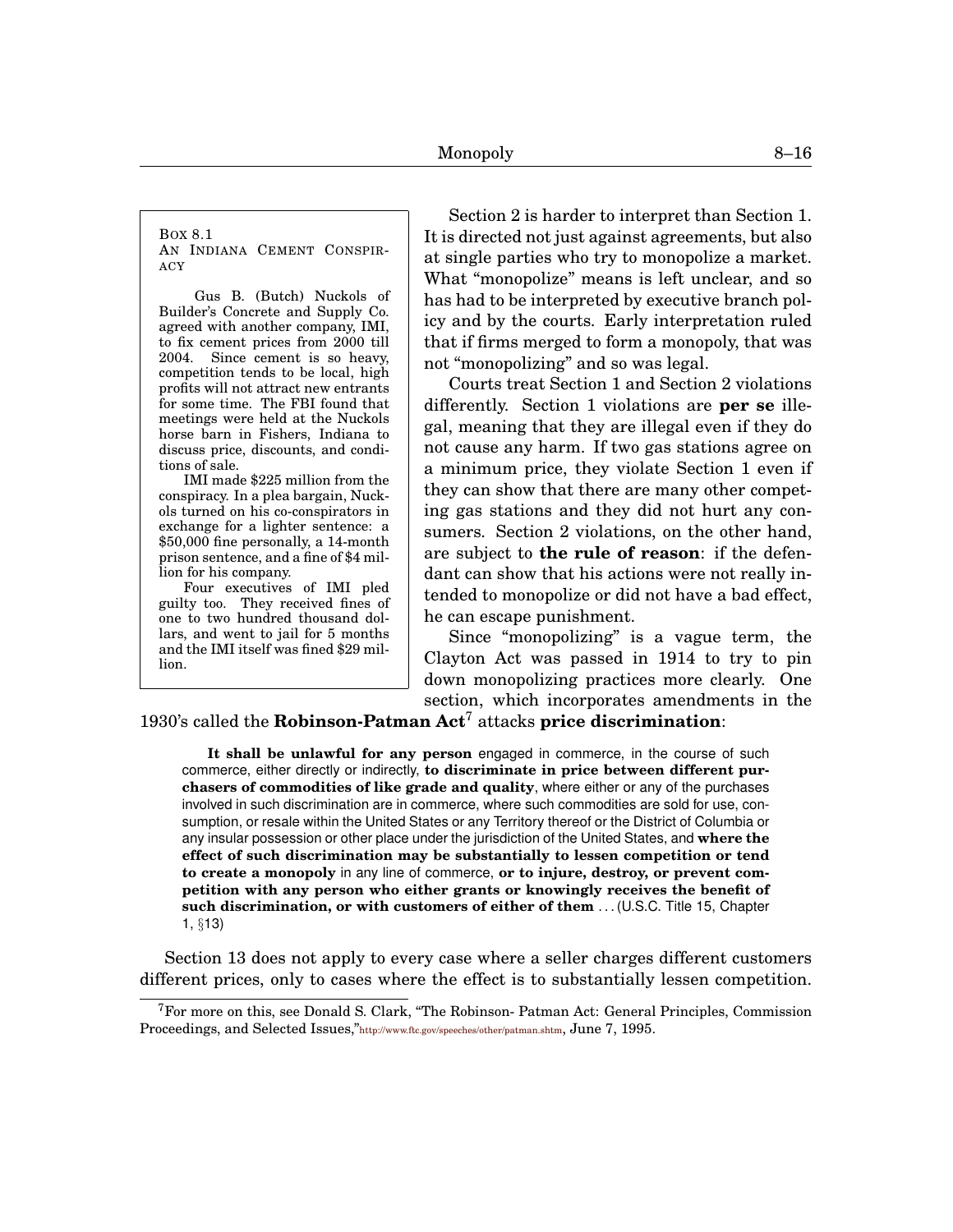**Predatory pricing** is the best example of this: a monopoly charges below-cost prices in some markets to drive out competing firms and high prices in other markets where competitors do not operate.

Another section of the Clayton Act tackles special contractual provisions that could help a firm monopolize a market. One of these is **exclusive dealing contracts** or **total-requirements contracts** under which the buyer must buy the good exclusively from the one seller, even if his competitor offers a lower price:

It shall be unlawful for any person engaged in commerce, in the course of such commerce, to lease or make a sale or contract for sale of goods, ... on the condition, agreement, or understanding that the lessee or purchaser thereof shall not use or deal in the goods, wares, merchandise, machinery, supplies, or other commodities of a competitor or competitors of the lessor or seller, where the effect . . . may be to substantially lessen competition or tend to create a monopoly in any line of commerce. (U.S.C. Title 15, Chapter 1, §14)

#### The most important part of the Clayton Act deals with mergers.

No person engaged in commerce or in any activity affecting commerce shall acquire, directly or indirectly, the whole or any part of the stock or other share capital and no person subject to the jurisdiction of the Federal Trade Commission shall acquire the whole or any part of the assets of another person engaged also in commerce or in any activity affecting commerce, where in any line of commerce or in any activity affecting commerce in any section of the country, the effect of such acquisition may be substantially to lessen competition, or to tend to create a monopoly. (15 U.S.C. §18)

As with other Clayton Act provisions, this is subject to the rule of reason. Mergers are legal unless they substantially lessen competition. Merger regulation is the most active area of antitrust enforcement in the United States today. Businesses over a certain size which wish to merge are required to notify the Justice Department and the Federal Trade Commission, who scrutinize the merger for anticompetitive effects. Either agency may then challenge the legality of the merger in court. Ordinarily, if the agencies decide the merger would substantially reduce competition, the companies either drop the merger or change its terms in consultation with the agencies. If some cities are only served by two chain store chains, for example, a merger of those two chains might be required to sell some of their stores in the "captive" cities to a third chain to preserve competition. Occasionally firms that wish to merge think that the FTC and Justice are so unreasonable that they say they will merge anyway. In that case, the agency goes to a federal court and tries to persuade a judge to issue an injunction blocking the merger on the grounds that it would substantially lessen competition.

A major purpose of the Clayton Act was actually to reduce competition in one area of the economy: labor markets. The Sherman Act and the common law had been used to punish labor unions, which are cartels in which workers agree to sell their labor jointly at a price above the market level. These are heavily regulated by labor laws,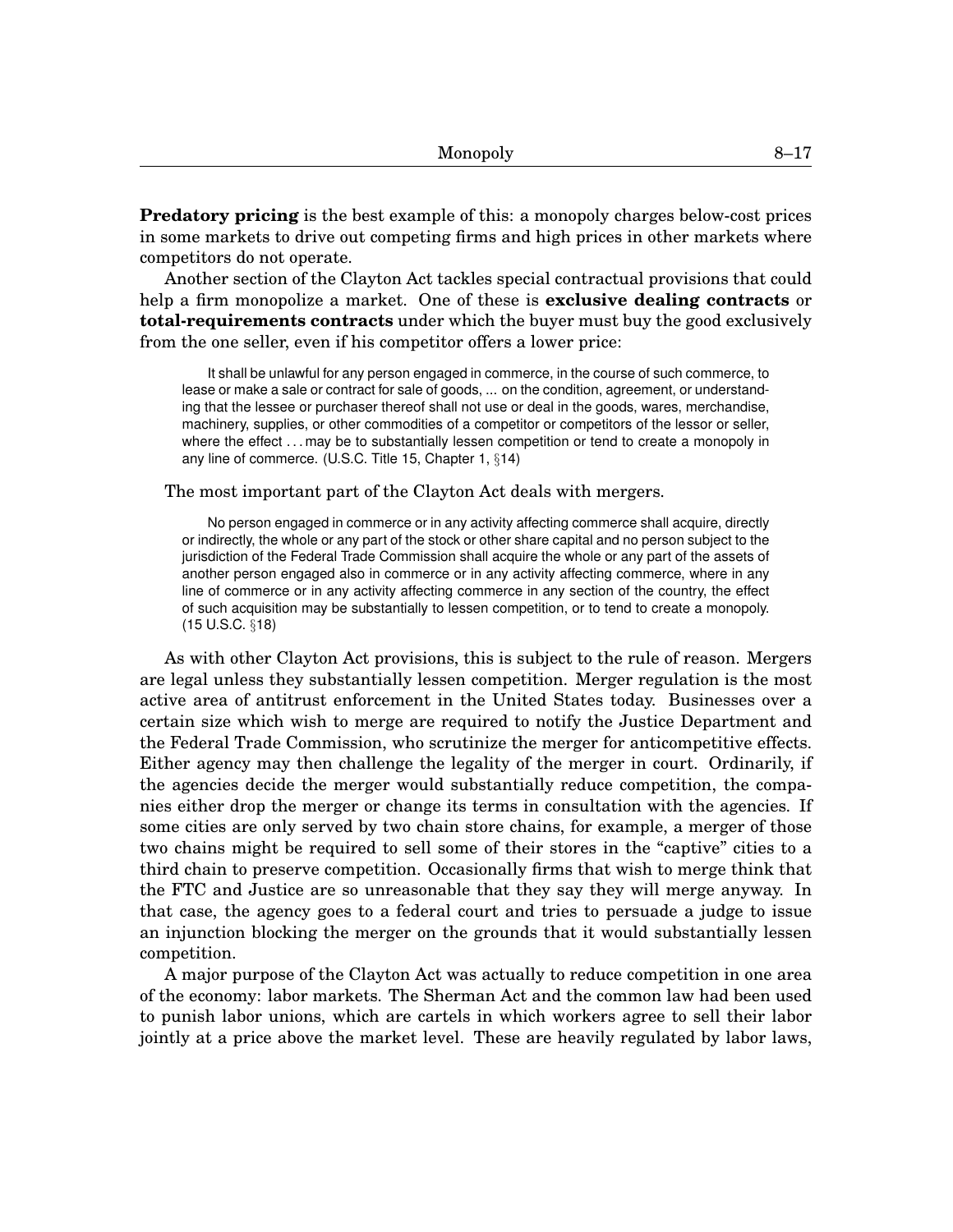but are exempt from antitrust laws and much of labor law is devoted to encouraging workers to organize, to increase the price at which they sell their labor, and to be able to use exclusive-dealing contracts to shut out workers not in the union. The Clayton Act says:

The labor of a human being is not a commodity or article of commerce. **Nothing contained in the antitrust laws shall be construed to forbid the existence and operation of labor, agricultural, or horticultural organizations, instituted for the purposes of mutual help, and not having capital stock or conducted for profit,** or to forbid or restrain individual members of such organizations from lawfully carrying out the legitimate objects thereof; **nor shall such organizations, or the members thereof, be held or construed to be illegal combinations or conspiracies in restraint of trade,** under the antitrust laws. (15 U.S.C. §17)

As one would expect, since labor cartels are legal, they are common. They are heavily regulated, however, by the National Labor Relations Board, which uses a multitude of rules to determine how a labor union may be organized, what happens if competing unions both wish to one company's workers, whether the union can require the firm to fire competing workers who refuse to the join the union, and so forth.

An example that shows the market power of a labor cartel can exercise is Local 1 of the International Alliance of Theatrical Stage Employees in New York City. Carnegie Hall has five stagehands, who hang the lights, move furniture around, and so forth. The highest-paid is the props manager, who earns \$423,000 cash per year plus \$107,000 in benefits and deferred compensation. The lowest-paid, an electrician, earns \$403,000. Admittedly, the workweek can last up to 80 hours, during busy times during the heavy season, but the contrast to the incomes of aspiring musicians is amazing. Of course, Carnegie Hall pays especially well. Average stagehand compensation at Avery Fisher Hall and the Alice Tully Hall in Lincoln Center is only \$290,000 per year. But a successful monopoly can do well even in a market with demand as seemingly fragile as classical music backstage labor.<sup>[8](#page-0-1)</sup>

One of the most important things to note about antitrust law is that it does not make monopoly illegal. Rather, it makes **monopolizing** illegal. If a company grows to dominate its industry because it has low costs or good products, that is perfectly legal. Moreover, the firm can restrict its output by following the  $MR(Q) = MC(Q)$  rule and that is legal too. There is still market failure, but the potential for government failure in breaking up large, successful firms is too great to make a law against mere size a good idea. Letting the government control the firm's prices and practices is also too fraught with risk. Both sources of government failure are acute: the government would not know how to run the business, and the government might have the objective of favoring politically powerful groups. Thus, the law focuses on practices which add to a firm's market power for reasons that do not help consumers, practices such

<sup>8</sup> ["For Backstage Labor, Rich Rewards,"](http://www.northjersey.com/news/opinions/68164552.html?page=all) James Ahearn, *Northjersey.com* (November 1, 2009).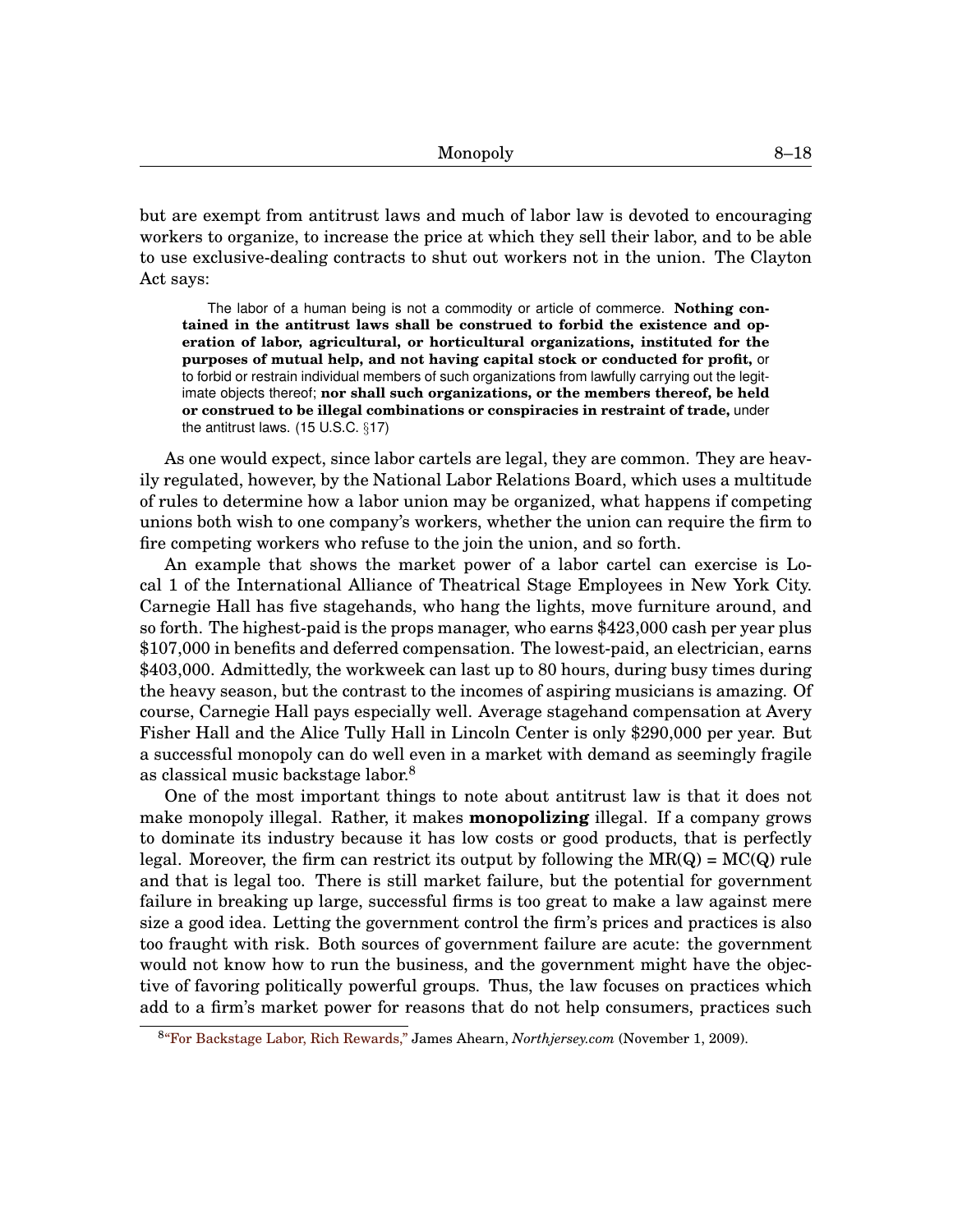as practically all price- fixing agreements and some mergers. The law goes well beyond price-fixing and mergers to suspicious practices such as predatory pricing, tie-in requirements, and exclusive dealing, but those practices, while still monitored and sometimes punished, are not the focus of antitrust activity.

## **Antitrust Law in Europe**

Article 101 (formerly article 81) of the Treaty on the Functioning of the European Union prohibits cartels and other "concerted practices," in a way comparable to the Sherman Act's Section 1.[9](#page-0-1) Article 102 is like the Sherman Act's Section 2. It says, "Any abuse by one or more undertakings of a dominant position within the common market... shall be prohibited as incompatible with the common market insofar as it may affect trade between Member States."<sup>[10](#page-0-1)</sup> The laws are enforced by the European Commission and by the antitrust authorities of each of the 20-plus nations of the European Union.

EU antitrust policy is administered by the **Competition Commissioner**, one of 27 commissioners of the **European Commission**. He is appointed by the **Council of the European Union** (informally, the **Council of Ministers**) which is composed of one representative of each EU country.<sup>[11](#page-0-1)</sup> In addition, member countries continue to have their own antitrust agencies, e.g. the United Kingdom's [http://www.competition-commission.org.](http://www.competition-commission.org.uk/) [uk/](http://www.competition-commission.org.uk/)Competition Commission.

The European Union's main legislative branch is the **European Parliament**, which is elected directly by voters according to a country's population. **EU directives** are rules which member countries are supposed to implement by passing their own national laws and regulations in accord with the rule. **EU regulations** are rules which take effect immediately and bind every member country (note that "regulation" has a particular legal meaning here, contrasting with directives). The European Parliament does not make antitrust law, the rules for which are issued by the European Commis-sion and the Council of Ministers.<sup>[12](#page-0-1)</sup>

Regulations say that the Competition Commissioner can block any merger which "significantly impede effective competition," a standard similar to the Clayton Act's and equally open to widely varying interpretations.<sup>[13](#page-0-1)</sup> The Commission has issued

 $9$ Treaty on the Functioning of the European Union (consolidated text), Official Journal of the European Union September 5, 2008,<http://eur- lex.europa.eu/LexUriServ/LexUriServ.do?uri=OJ:C:2008:115:0047:0199:EN:PDF.>

 $10$ For more, see Baumgardner, Larry (2005) "Antitrust Law in the European Union The law is changing—but to what effect?" *Graziadio Business Report*, 11, 3. [http://gbr.pepperdine.edu/2010/08/]( http://gbr.pepperdine.edu/2010/08/antitrust-law-in-the-european-union/) [antitrust- law- in-the-european-union/]( http://gbr.pepperdine.edu/2010/08/antitrust-law-in-the-european-union/).

 $11$ EU governance is confusing. There also exists a Council of Europe and a European Council, which are different from the Council of the European Union.

<sup>&</sup>lt;sup>12</sup>European Parliament, "General Competition Policy and Concerted Practices,"[http://www.europarl.europa.eu/](http://www.europarl.europa.eu/parliament/expert/displayFtu.do?language=en&id= 74&ftuId=FTU_3.3.1.html) [parliament/expert/displayFtu.do?language=en&id=74&ftuId=FTU](http://www.europarl.europa.eu/parliament/expert/displayFtu.do?language=en&id= 74&ftuId=FTU_3.3.1.html)\_3.3.1.html (September 2006).

<sup>&</sup>lt;sup>13</sup>Council Regulation 139/2004 on The Control of Concentrations Between Undertakings (the EC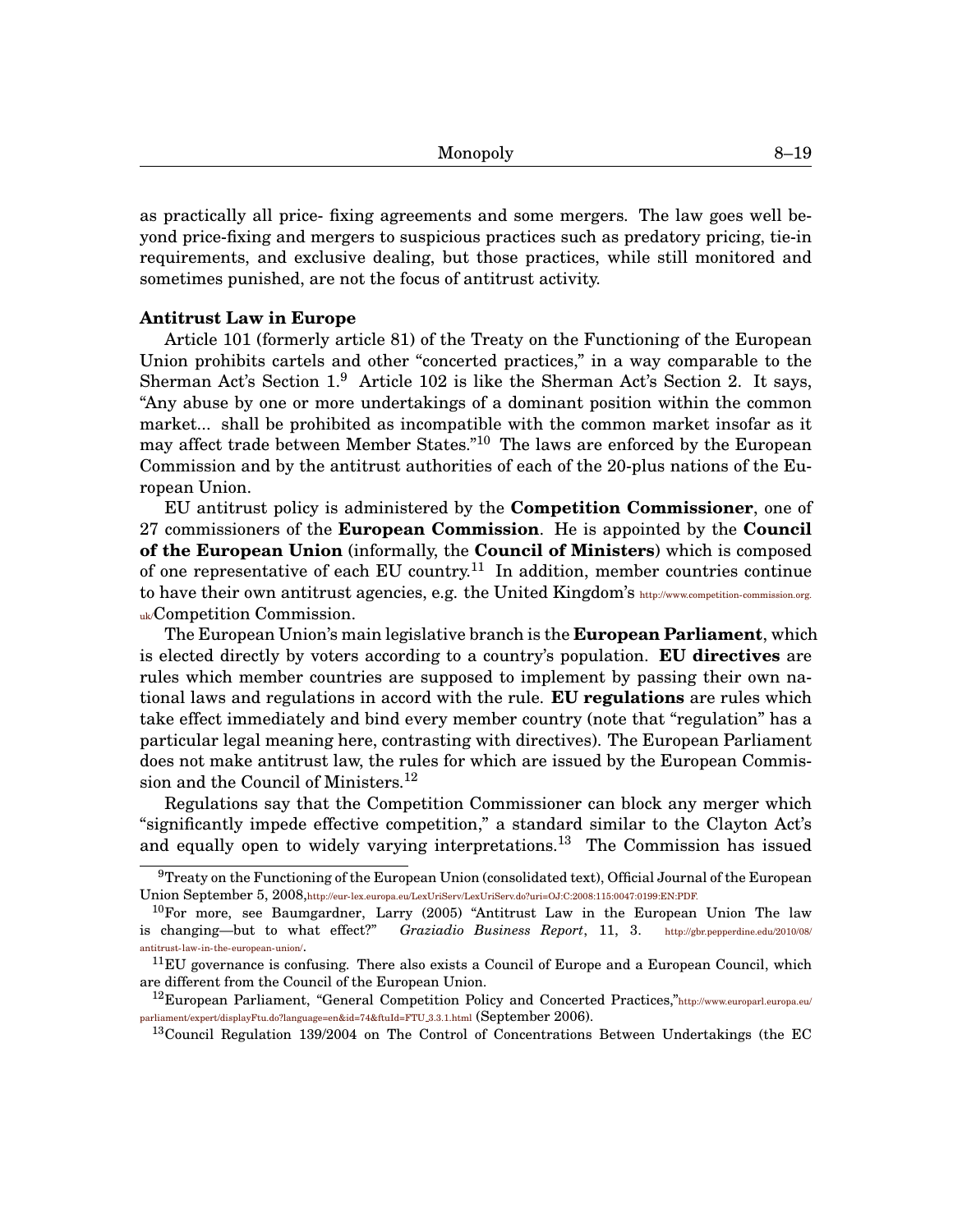Merger Guidelines based on how many firms are in a market to let businesses know which kinds of mergers it is likely to challenge.<sup>[14](#page-0-1)</sup>

In 2001 the EU blocked a merger of General Electric and Honeywell, even though American authorities had already approved it. GE's CEO said, "The European regulators' demands exceeded anything I or our European advisers imagined and differed sharply from antitrust counterparts in the U.S. and Canada."[15](#page-0-1) The personal views of whoever is Competition Commissioner are extremely important. Another notable case involved Microsoft, which in 2004 was fined \$600 million for anti-competitive tactics, a much more severe penalty than in its settlement with U.S. antitrust authorities.

#### **Enforcement**

The first way the antitrust laws are enforced is the same way as most federal laws are enforced: by the **Department of Justice**. One division of the Justice Department is the **Antitrust Division**, which has a staff of economists and lawyers ready to find and prosecute violations of the Sherman and Clayton Acts. The Justice Department can bring both criminal and civil actions.

<span id="page-19-0"></span>

Violations of the Sherman Act can be prosecuted as **criminal violations**. This means that the accused must be found guilty "beyond a reasonable doubt," and may be punished with prison time of up to 20 years (since Sarbanes-Oxley raised the limit in 2002) as well as fines. The **reasonable doubt standard** is a high hurdle. The government may prefer to bring the case as a **civil action**. [16](#page-0-1)

There, the firm or person must be found to have done something illegal **by the preponderance of the evidence**; that is, more likely than not. A civil action can result in fines, and also in orders from the court called **injunctions** that

can call for the firm to have special government oversight, to cease some business

Merger Regulation), art. 1, 2004 O.J. (L 24) 1.

<sup>&</sup>lt;sup>14</sup>Guidelines on the Assessment of Horizontal Mergers under the Council Regulation on the Control of Concentrations between Undertakings, 2004 O.J. (C 31) 5.

<sup>15</sup>Andrew Ross Sorkin, ["A Trustbuster's Song Is Ending, but a Coda Is Possible,"](http://www.nytimes.com/2004/05/30/business/dealbook-a-trustbuster-s-song-is-ending-but-a-coda-is-possible.html) *New York Times*, May 30, 2004, C3.

<sup>&</sup>lt;sup>16</sup>Examples of complaints by the Justice Department and the FTC are: ["Complaint: United States v.](http://www.jdsupra.com/legalnews/complaint-in-us-v-apple-and-hachette-e-26600/) [Apple Inc., Hachette Book Group, et al." United States District Court for the Southern District of New](http://www.jdsupra.com/legalnews/complaint-in-us-v-apple-and-hachette-e-26600/) [York" \(April 12, 2011\)](http://www.jdsupra.com/legalnews/complaint-in-us-v-apple-and-hachette-e-26600/) and ["TC Group-Riverstone-Carlyle-Kinder Morgan Complaint"](http://www.ftc.gov/os/caselist/0610197/complaint.pdf) (2007).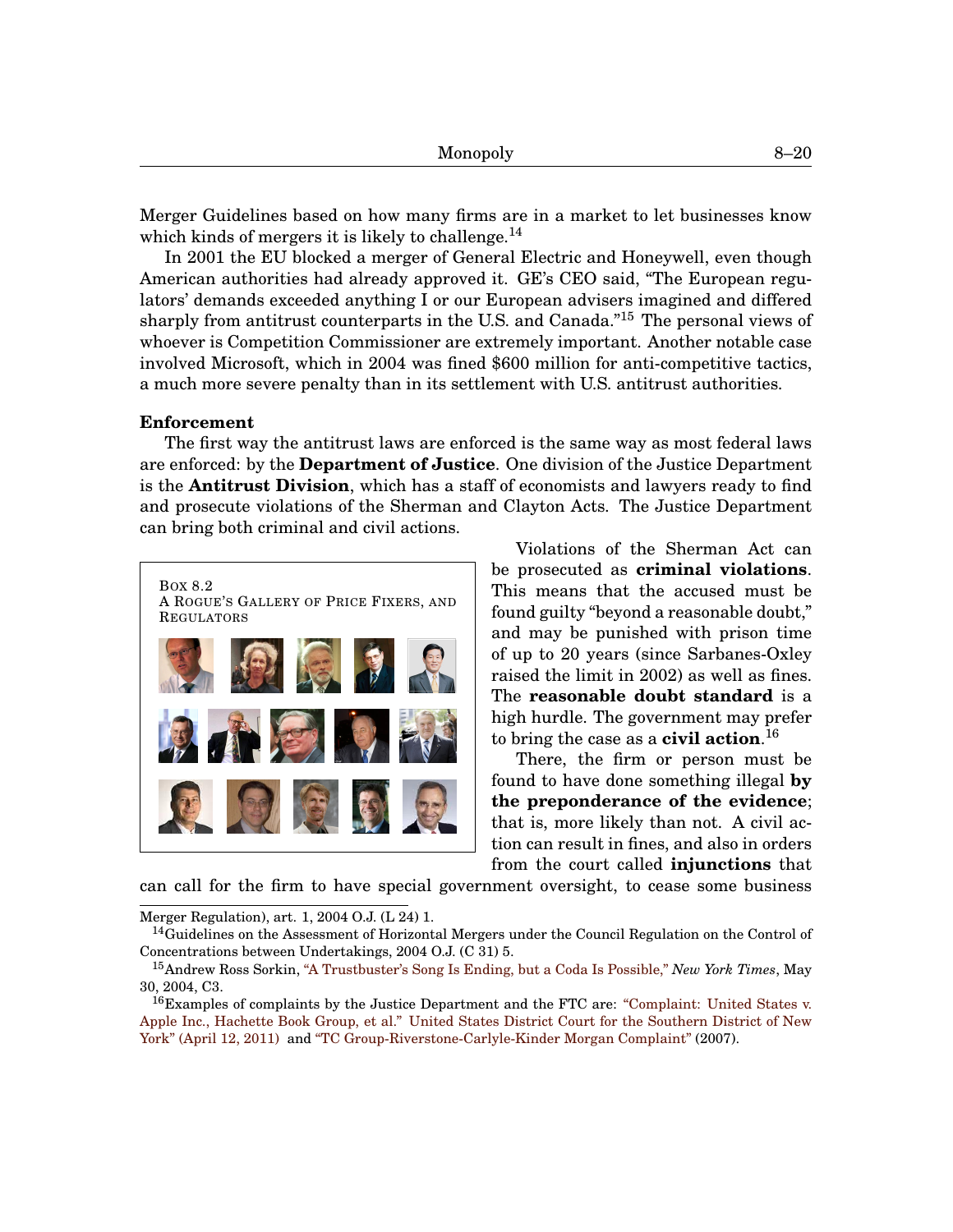practice, or even to split up into smaller firms. Or, the government and the firm may settle a suit by a **consent decree**, an agreement enforced by the court under which the firm agrees to behave in a certain way.

The other agency that enforces antitrust law is the **Federal Trade Commission** or FTC, which was created in 1914 at the same time as the Clayton Act was passed. The FTC only brings civil cases, not criminal cases. If it brings a complaint, the complaint is judged by an FTC hearing overseen by an **administrative law judge** from within the FTC who recommends a course of action to the Commission's five members at the end of the hearing. The Commission then votes on a decision similar to a court injunction.

Besides the two agencies, private parties can enforce the antitrust laws through civil actions. The private party, typically a customer or a competitor of the company charged with wrongdoing, must show that it has been harmed, and by how much. Ordinarily if someone is found liable in a civil suit he must pay the party who brought the suit (the plaintiff) the damage the court decides he caused. (Punitive damages are possible, but unusual.) The antitrust laws, however, say that private parties can collect **treble damages**: that is, if the plaintiff can prove he lost \$1 million dollars due to the defendant's monopolizing practices, he can collect  $$3$  million from the defendant.<sup>[17](#page-0-1)</sup> Defendants are rarely sentenced to prison time in antitrust cases and criminal and civil fines are low relative to the potential gains from violations, so the treble damages from private suits are perhaps the biggest punishment violators face. Often, private parties can wait until the government has proved a case and then pile on with private suits, much of the work having been done for them.

Who can sue for damages is an interesting legal question. The U.S. Supreme Court ruled in *Hanover Shoe, Inc. v. United Shoe Machinery Corp.* (392 U.S. 481 [1968]) that the direct purchaser of the overpriced product can sue for the price difference even if it resold the product and passed the cost on to its own customers. Thus, if a cartel of plastic companies sold plastic to bottle companies which then raised their prices to soft drink companies, the bottle companies could sue for the entire plastic overcharge. What about the indirect purchasers, the soft drink companies? The U.S. Supreme Court ruled in *Illinois Brick Co. v. Illinois* (431 U.S. 720 [1977]) that only the direct purchasers could sue, since otherwise there would be duplicative suits and it would be hard to track down all the indirect purchasers. Many states, however, have passed "Illinois Brick repealer" statutes that allow the indirect purchasers to sue in

 $17$ On the other hand, treble damages aren't always high. A jury agreed that the National Football League (NFL) did "willfully acquire or maintain monopoly power," but estimated the resulting damage to the rival United States Football League at only a nominal \$1 (it would have been in financial trouble anyway). When trebled, that came to a measly \$3 award. ["The Award Was Only Token: The USFL Proved](http://sportsillustrated.cnn.com/vault/article/magazine/MAG1065099/index.htm) [Part of Its Case against the NFL only to See the Jury Throw the Winners for a Loss,",](http://sportsillustrated.cnn.com/vault/article/magazine/MAG1065099/index.htm) Craig Neff, *Sports Illustrated* (August 11, 1986).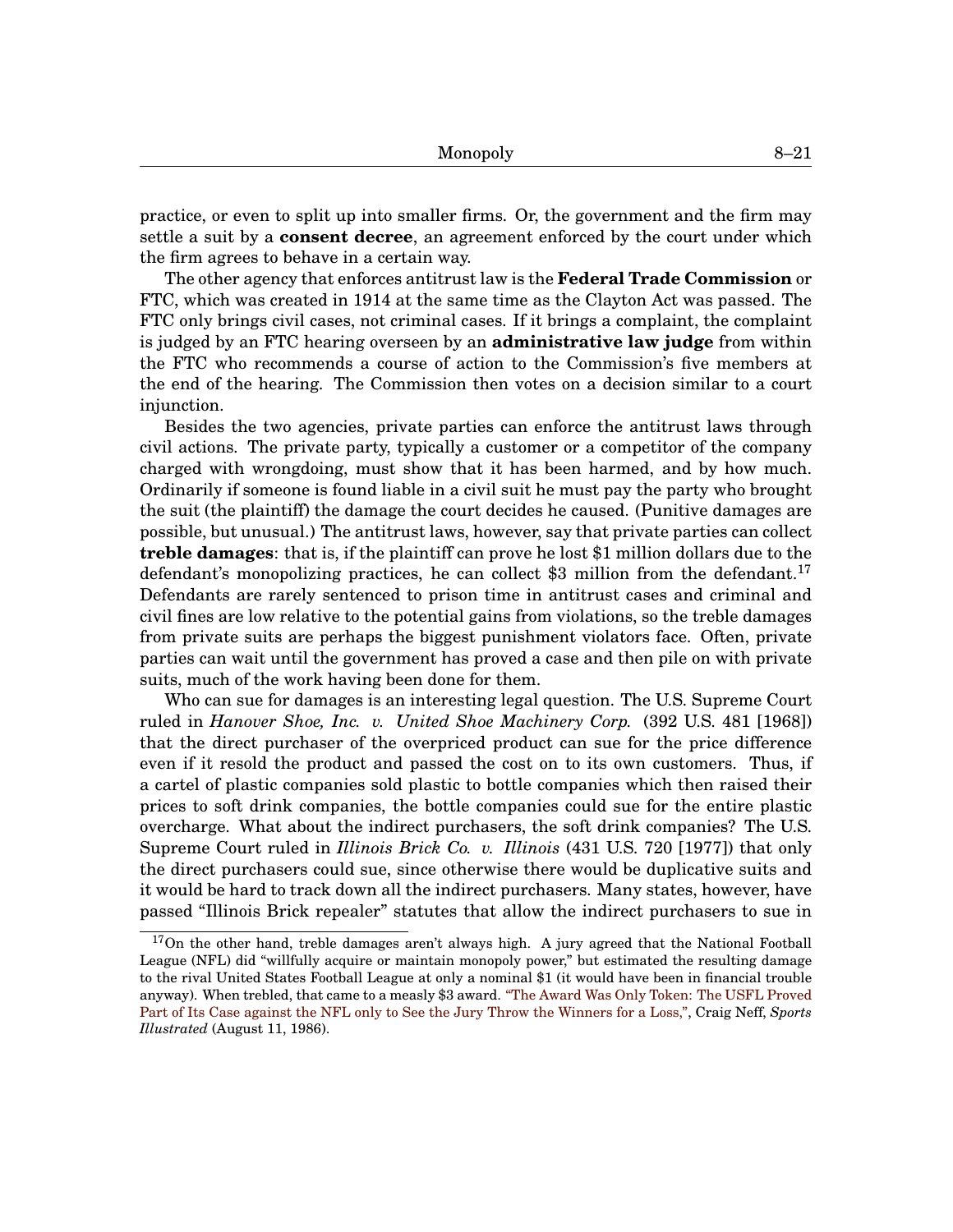state court. [18](#page-0-1)

Why have this threefold enforcement? We must go back to government failure and the principal- agent problem. Each of these three enforcers— the Justice Department, the FTC, and private parties— has different incentives. The Justice Department is headed by the Attorney- General, who is appointed by the President and who can be fired by him. Thus, the Justice Department is subject to political influence. This is not an entirely bad thing, because the President has, after all, been elected to execute the laws in a certain way, so if his degree of enforcement is more severe or more lax, that is the result of voter choice. There is potential, however, for favoritism in prosecutions.

Thus, when Congress established the Federal Trade Commission in 1914, they set it up as an **independent agency**. What this means is that although its five members are appointed by the President, they cannot be fired by him, and their seven-year terms are staggered so that when the Presidency changes parties, the President inherits the old Commission members appointed by his predecessor. He must wait for their terms to end before he can appoint his own people. Moreover, no more than three of the five members may be of the same political party.

If the Justice Department decides not to investigate a tying arrangement or challenge a merger, the FTC can do so instead, and vice versa. Moreover, if both of them are too reluctant to enforce the laws, private parties can bring treble-damage suits. Thus, the overlapping authority can overcome the problem of one agency, an agent for the voters as principal, is slack in its effort.

In practice there do not seem to have been important policy differences between the FTC and the Justice Department. They cooperate well, and they split investigation of proposed mergers so each can specialize in certain industries rather than duplicating effort. $^{19}$  $^{19}$  $^{19}$ 

#### **[8.](#page-0-0)5: Mergers**

Certain business action might be either surplus-increasing or surplus-reducing, and so are subject to the "rule of reason" in antitrust law. Section 1 of the Sherman Act makes illegal "every contract, combination in the form of trust or otherwise, or conspiracy, in restraint of trade," while Section 2 makes it illegal to "monopolize, or attempt to monopolize, or combine or conspire with any other person or persons, to monopolize." Not only are there lots of monopolizing practices, but for each one we could talk about several surplus-increasing motivations and several surplus-reducing motivations and

<sup>18</sup>See Dennis W. Carlton, , ["Does Antitrust Need To Be Modernized?"](http://www.jstor.org/stable/30033739) *The Journal of Economic Perspectives*, 21(3): 155–176 (Summer 2007); Edward D. Cavanagh[,"Illinois Brick: A Look Back and a Look](http://heinonline.org/HOL/Page?handle=hein.journals/lyclr17&div=8&g_sent=1&collection=journals) [Ahead,"](http://heinonline.org/HOL/Page?handle=hein.journals/lyclr17&div=8&g_sent=1&collection=journals) *Loyola Consumer Law Review*, 17: 1–51 (2004).

 $19$ For more on the history and politics and anti-trust regulation, see ["Antitrust and Regulation,"](http://www.nber.org/chapters/c12565.pdf) Dennis W. Carlton & Randal C. Picker, a chapter in *Economic Regulation and Its Reform: What Have We Learned?* National Bureau of Economic Research (2011).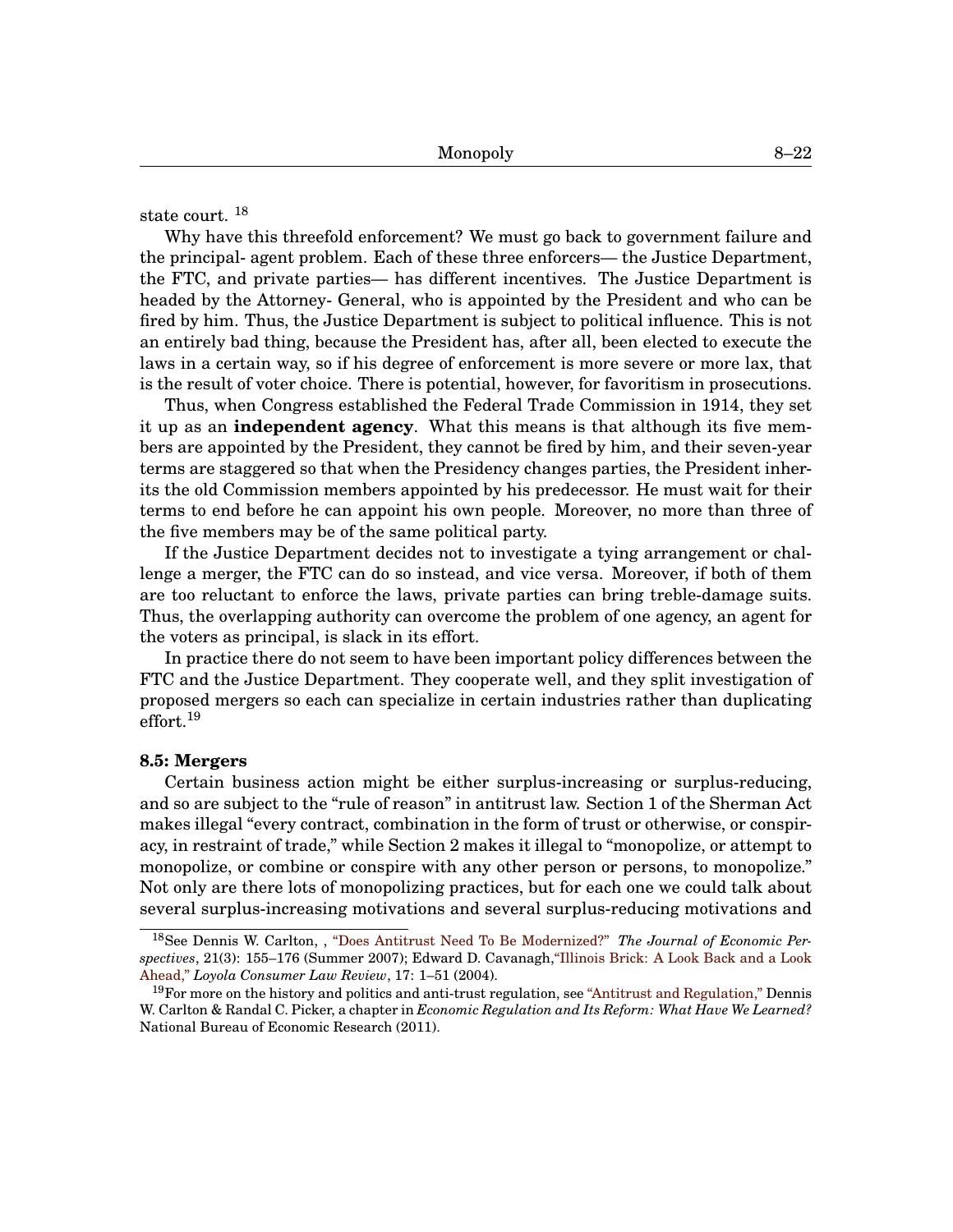how common each of these is. This makes monopolizing a fun and important area for academic researchers, but it runs into diminishing returns. Prosecutors are not eager to bring complicated cases, and judges do not look forward to having to decide them, since the cases turn on difficult arguments being explained by expert witnesses using mathematics and game theory. This is not laziness, but rationality; prosecutors and courts have limited resources and if they can deal with five price-fixing cases in the time required to analyze one predatory pricing case, they should do it— particularly since they might end up punishing someone for predatory pricing when he actually was engaged in surplus-increasing severe price competition. In practice, by far the most important monopolizing practice regulated is merger, since unlimited merger would clearly hurt competition severely and the least justifiable mergers are easy to detect. The illegality of other practices is important, though, because they too are sometimes punished and the mere threat of government action curtails the most abusive behavior.

The most important suspicious practice is the merger of two or more firms. After it became clear that the courts would use the Sherman Act to punish cartels firms turned to merger, and **the Great Merger Wave** took place around 1900, mergers that involved a substantial fraction of U.S. manufacturing.<sup>[20](#page-0-1)</sup> The hope was that the courts would interpret the Sherman Act to mean that although agreements between firms to raise prices were illegal, it would still be legal to merge the firms— in which case, as has been explained, it is not illegal for a firm to use its market power to raise its own prices unilaterally. In response, the courts began using the Sherman Act against mergers in 1904 in the *Northern Securities* case and in 1914 the Clayton Act clarified that mergers could be illegal monopolization, saying, you will recall, that:

No person . . . shall acquire, directly or indirectly, the whole or any part of the stock or other share capital and no person. . . shall acquire the whole or any part of the assets of another person . . . where. . . in any activity affecting commerce in any section of the country, the effect of such acquisition may be substantially to lessen competition, or to tend to create a monopoly.(15 U.S.C. §18)

Mergers *can be*, not *are*, illegal monopolization. It is hard enough to think of surplus- maximizing reasons for competitors to agree with each other to raise prices that the law makes such agreements per se illegal. It is easy, though, to think of surplus-maximizing reasons for two competitors to agree to merge. The new merged firm might have lower costs, either because of economies of scale or because one of the firms has managers who are better at managing. On the other hand, with fewer firms in the industry, competition falls, so the new firm might have cost curves just the same or worse but be better able to raise prices, a bad motivation.

<sup>20</sup>See George Bittlingmayer, ["Did Antitrust Policy Cause the Great Merger Wave?"](http://heinonline.org/HOL/Page?handle=hein.journals/jlecono28&div=9&g_sent=1&collection=journals) *The Journal of Law and Economics*, 28: 77–118 (April 1985).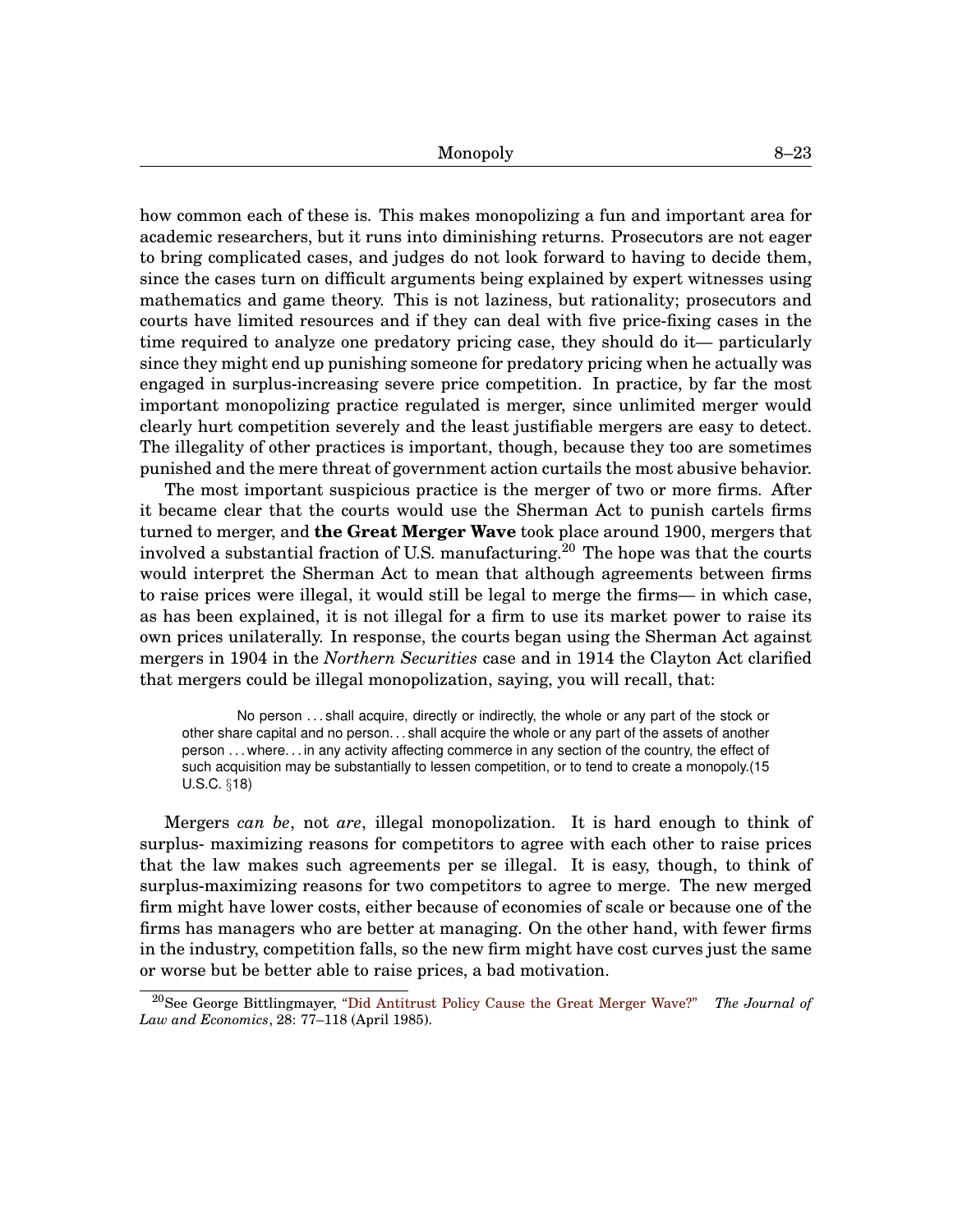# **Concentration Levels**

Since the number of firms matters to the amount of competition, it is useful to quantify the **concentration** of a market: how few firms sell in it. A simple measure is the **four-firm concentration ratio**: the percentage of market sales by the top four firms. Thus, if the firms in an industry have market shares of 30%, 25%, 20%, 15%, 5%, 4%, and 1%, the four-firm concentration ratio is 90%. That is rather crude, since it doesn't care about how evenly the top four firms split the market. The same level would be reached by an industry in which one firm had an 87% market shares and 13 other firms had shares of 1% each.

<span id="page-23-0"></span>

| Industry                                                                                                                                                                         | <b>NAICS</b><br>Code                      | Estab's                                     | 4                        | 8                         | No. of Firms<br>20        | 50                         | Herf.<br>Index                      |
|----------------------------------------------------------------------------------------------------------------------------------------------------------------------------------|-------------------------------------------|---------------------------------------------|--------------------------|---------------------------|---------------------------|----------------------------|-------------------------------------|
| Food Manufacturing<br>Sugar and Confectionery<br>Product Manufacturing<br>Sugar Manufacturing<br>Beet Sugar Manufacturing                                                        | 311<br>3113<br>31131<br>311313            | 21,355<br>1,631<br>37<br>12                 | 14<br>37<br>59<br>81     | 22<br>49<br>78<br>98      | 37<br>66<br>96<br>100     | 50<br>83<br>100<br>100     | 102<br>667<br>904<br>$\mathbf x$    |
| Dog and Cat Food<br>Manufacturing<br>Retail Bakeries<br>Accommodation and<br><b>Food Services</b><br>Hotels (except casino hotels)<br>and motels<br>National Commercial<br>Banks | 31111<br>311812<br>72<br>72111<br>5221101 | 199<br>6,101<br>634,361<br>48,108<br>46,809 | 71<br>3<br>5<br>22<br>55 | 83<br>6<br>10<br>28<br>69 | 92<br>9<br>17<br>35<br>83 | 98<br>18<br>23<br>42<br>90 | 2,325<br>7<br>$\mathbf x$<br>X<br>X |

TABLE [8.](#page-0-0)[4](#page-23-0) CONCENTRATION RATIOS

*Notes:* <http://factfinder.census.gov/>. One company can have many establishments, e.g. Hilton hotels. For some industries the Herfindahl Index is not published.

A more sophisticated approach is the **Herfindahl Index**: [21](#page-0-1) The Herfindahl is cal-

<sup>21</sup>The government and others call this the "**Herfindahl-Hirschman Index** " or "HHI" in documents, but that's too long a name, and in common practice government people and economists just say "Herfindahl Index"— Too bad for Professor Hirschman, a more important scholar than Herfindahl, but better for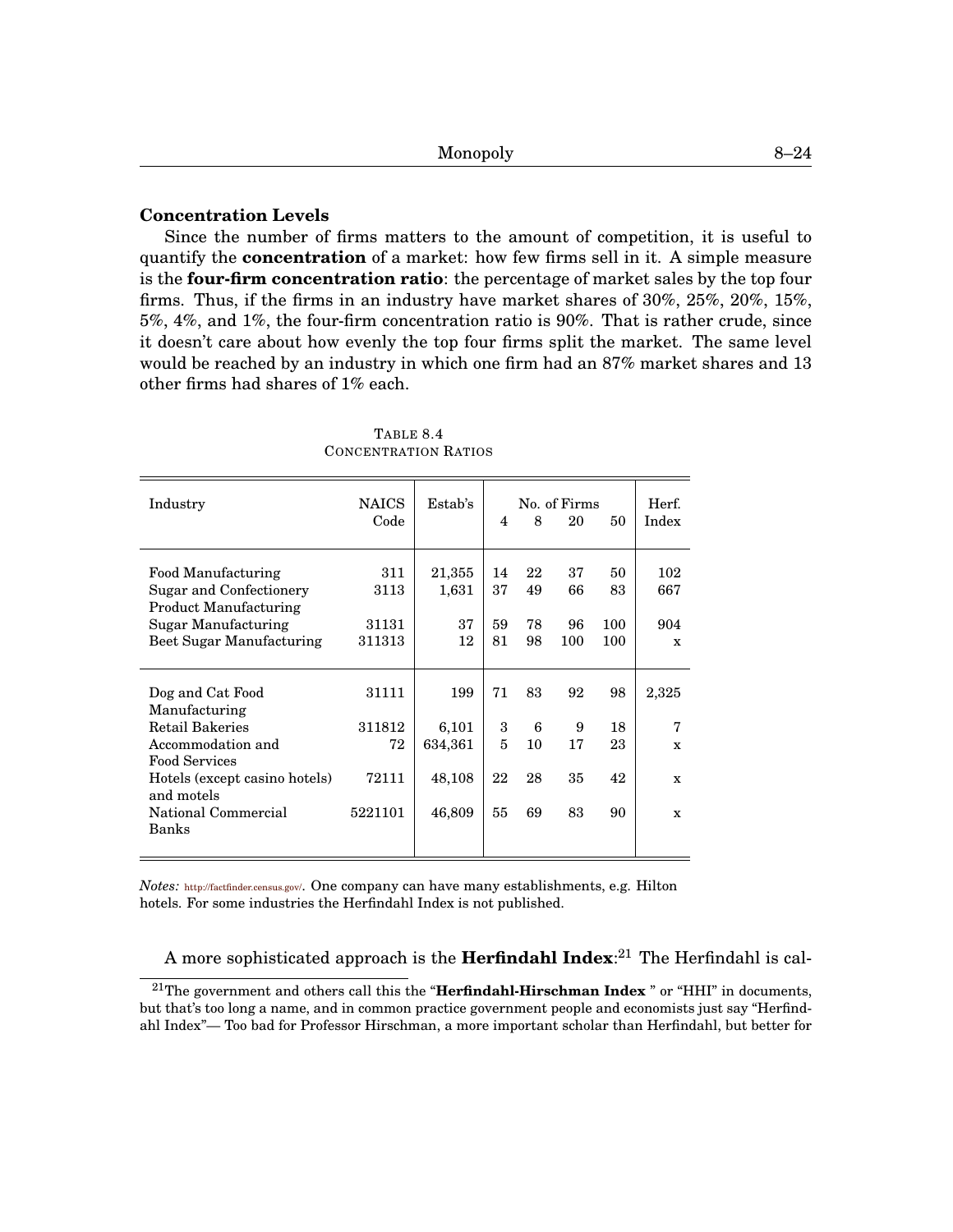culated by summing the squares of the individual firms' market shares, and thus gives proportionately greater weight to the larger market shares. Table [8.](#page-0-0)[5](#page-24-0) shows how that works out. Table [8.](#page-0-0)[4](#page-23-0) also has examples. When using the Herfindahl, the agencies consider both the post-merger level of the Herfindahl and the increase in the Herfindahl resulting from the merger. The increase in the Herfindahl is equal to twice the product of the market shares of the merging firms. [22](#page-0-1)

<span id="page-24-0"></span>

| Industry                                              | Computation      | Herfindahl Index |
|-------------------------------------------------------|------------------|------------------|
| Entirely monopolized                                  | $(100*100)$      | 10,000           |
| One firm has $70\%$ of sales and the other has $30\%$ | $(70*70+30*30)$  | 5,800            |
| Two firms split the market evenly                     | $(50*50+50*50)$  | 5,000            |
| One firm has $50\%$ and $50$ others have $1\%$ each   | $(50*50+50*1*1)$ | 2,550            |
| Five firms split the market evenly                    | $(5*(20*20))$    | 2,000            |
| Ten firms split the market evenly                     | $(10*(10*10))$   | 1,000            |
| 100 firms split the market evenly                     | $(100*(1*1))$    | 100              |
|                                                       |                  |                  |

TABLE [8.](#page-0-0)[5](#page-24-0) HERFINDAHL EXAMPLES

Thus, antitrust law allows mergers, but is suspicious of them. Federal law requires any two large firms that wish to merge to submit information to the FTC and the Justice Department on the likely effects on price. If the FTC or Justice object to the merger, they can try to block it.

Since the statute is not clear on what it means for a merger to substantially reduce competition, the agencies have to decide what mergers to block and the courts have to decide whether the agencies are interpreting the law correctly. Companies would like to know which mergers are going to be allowed, since setting up a merger only to have it blocked by the FTC results in a lot of wasted effort. Thus, the FTC and Justice have issued regulations declaring what kinds of mergers are likely to be blocked. A

everyone else.

 $22$ The Herfindahl Index does have a theoretical justification. If the firms are Cournot competitors with different marginal costs, they will have different market shares. The Herfindahl Index equals the weighted average of their market shares multiplied by the industry elasticity of demand (and multiplied by -10,000).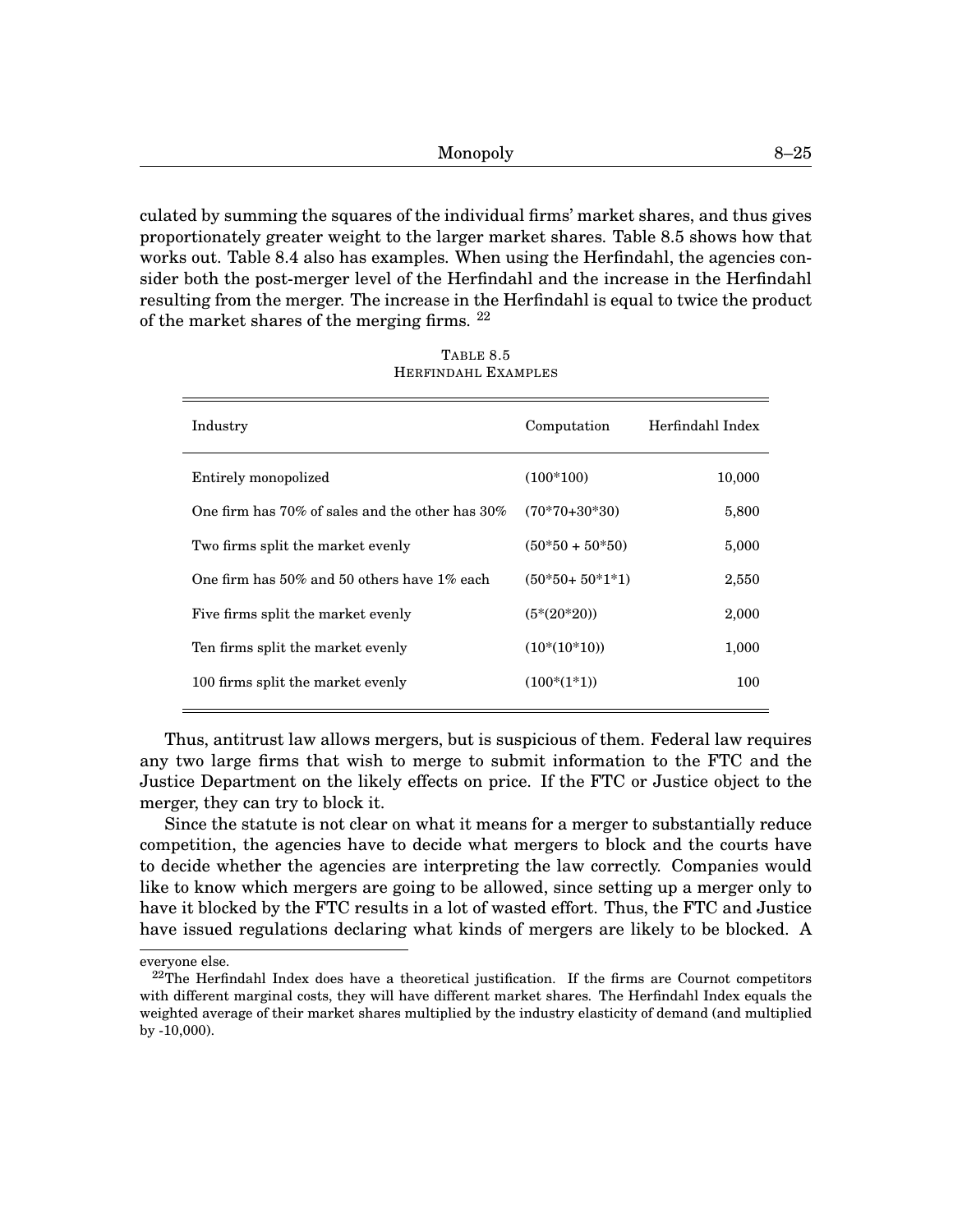regulation called "Horizontal Merger Guidelines" was issued in 2010 for **horizontal mergers**, which are mergers between firms selling competing products.[23](#page-0-1) An example would be a merger between Ford Motor Company and Toyota, which both sell cars. Another memo, "Non-Horizontal Merger Guidelines," not revised since 1984, covers vertical and conglomerate mergers. [24](#page-0-1) **Vertical mergers** merge two companies when one company (the **upstream firm**) sells to another company (the **downstream firm** which in turn sells to consumers. An example would be a merger of U.S. Steel and with the Ford Motor Company. **Conglomerate mergers** merge companies that sell unrelated products, such as a merger of the Ford Motor Company with Pepsi. Horizontal mergers generally reduce competition, and the main question is whether they substantially reduce it. Conglomerate mergers do not reduce competition, since the two firms are in different markets and market concentration is unchanged by the merger. Vertical mergers are the most complicated to analyze, since they can reduce competition but in more subtle ways.[25](#page-0-1)

The *2010 Horizontal Guidelines* try to inform businesses what mergers will be allowed without tying the hands of the antitrust agencies. The *Guidelines* talk about objective criteria for market concentration, for example, but they are also careful to say that if the Justice Department finds a memo saying "Of course, the main reason why we're merging is so we can increase prices and gouge consumers," the merger can be declared illegal. The *Guidelines* are written for companies trying to comply with the law in good faith. An unprincipled firm cannot say, "But the guidelines didn't say I couldn't do X!" and be excused.

The *Guidelines* establish that what the agencies really care about is whether the merger will raise prices, which is what economists focus on. Earlier antitrust policy focussed on a more legalistic definition of the market, trying to use a more objective and predictable measure of how concentrated the market was. An example of such an approach (not a real example— just a simple one for discussion) would be to say that two firms can merge if and only if they wouldn't have over 30% of the market after the merger. This rule would make for neither good economics nor good law.

The economic problem is that such a simple rule ignores whether the merger really affects market power or not. In one market, two firms with market shares of 16% would be forbidden to merge even though neither could raise price above cost because

<sup>&</sup>lt;sup>23</sup>U.S. Department of Justice and the Federal Trade Commission, [http://www.justice.gov/atr/public/guidelines/hmg-2010.](http://www.justice.gov/atr/public/guidelines/hmg-2010.html) [html](http://www.justice.gov/atr/public/guidelines/hmg-2010.html) "Horizontal Merger Guidelines," (August 9, 2010).

<sup>&</sup>lt;sup>24</sup>U.S. Department of Justice, <http://www.justice.gov/atr/public/guidelines/2614.htm>"Non-Horizontal Merger Guidelines," (June 14, 1984).

<sup>&</sup>lt;sup>25</sup>One's first thought is that once the firms merge vertically, the upstream firm will stop selling to competitors of the downstream firm, so downstream competition will be reduced. The flaw in that reasoning is that if the upstream firm found it profitable to sell to all the downstream firms before the merger, it will still be profitable afterwards, so trying to stifle competition there would actually hurt the merged firm's profits. There are counter-arguments, but they would take too long to explain.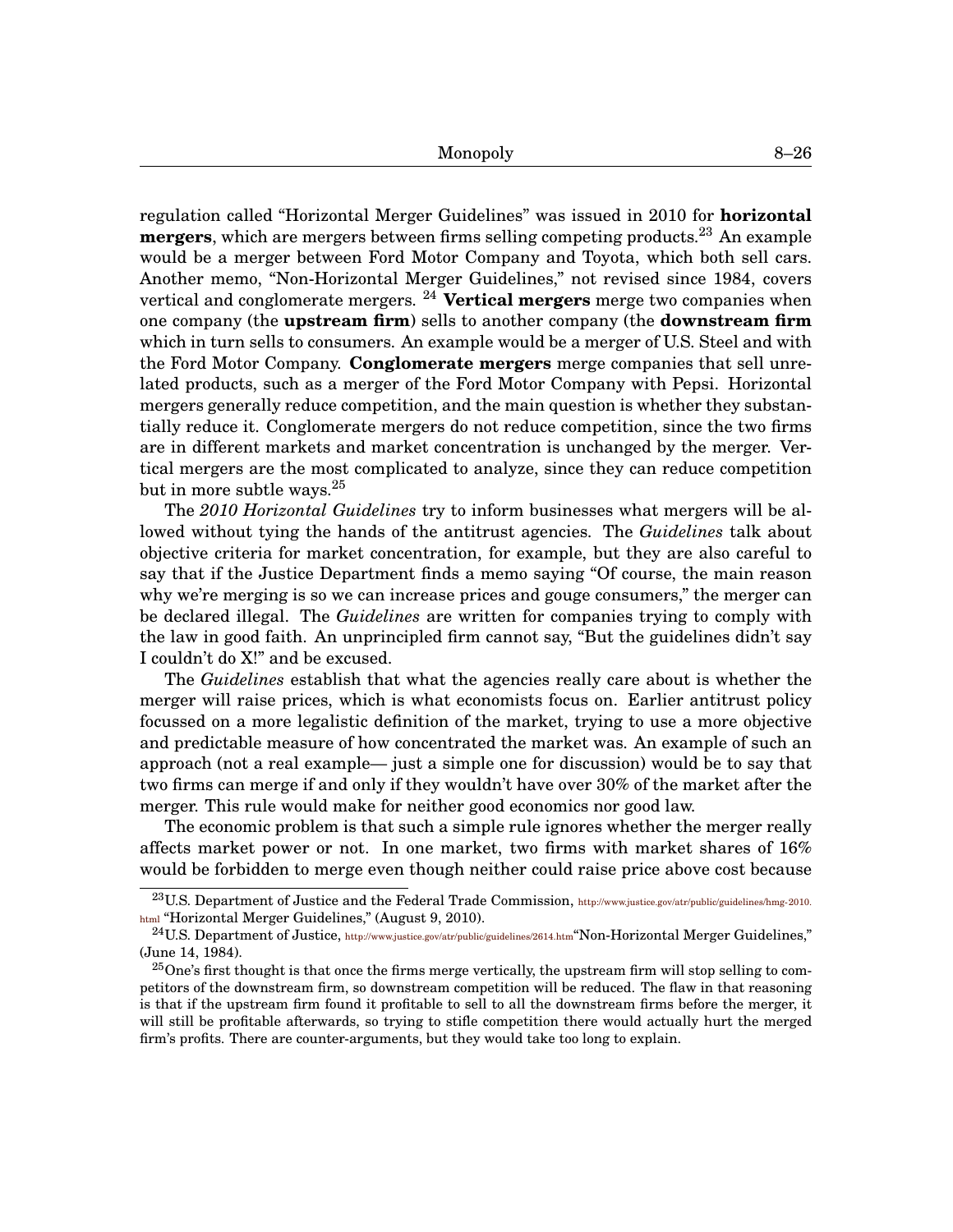entry by new competitors is easy. In another market, two firms with market shares of 14% would be allowed to merger even though there exists only one other firm in the market (with the remaining 72% of sales) so a triopoly would be converted to a duopoly.

The legal problem is that the rule is not actually so simple. It depends completely on how one defines "market". Lawyers can spend endless hours arguing about that. In the Cellophane Case, was Dupont selling in the market for "cellophane" (of which it had a 75% market share) or "flexible packaging material" (of which cellophane was only 20%). *U.S. v. E. I. du Pont*, 351 U.S. 377 (1956). In the ReaLemon Case, was Borden selling in the market for lemon juice in plastic lemons or did the market include natural lemons too? (are ReaLemons like real lemons?) *Borden. v. Federal Trade Commission*, 674 F.2d 498 (6th Cir. 1982). In the 2000's, were Whole Foods and Wild Oats competing with "premium, natural, and organic supermarkets" or with "grocery stores and supermarkets"? *FTC v. Whole Foods Markets, Inc.*, 533 F.3d 869 (D.C. Cir. 2008).

The *Guidelines* use a different approach to decide what group of products makes up "a market" when trying to figure out how many firms currently are in the market of the proposed merger. The **Hypothetical Monopolist Test** asks whether if a single firm was the only seller of a group of products, it "likely would impose at least a small but significant and non-transitory increase in price (**"SSNIP"**) on at least one product in the market, including at least one product sold by one of the merging firms." A ten- percent increase counts as significant. So, perhaps would be a 4% increase. The Guidelines are vague on that point.

The *Guidelines* make use of the Herfindahl Index as a way to screen mergers. They say:

The Agencies generally classify markets into three types:

- Unconcentrated Markets: HHI below 1,500
- Moderately Concentrated Markets: HHI between 1,500 and 2,500
- Highly Concentrated Markets: HHI above 2,500

The Agencies employ the following general standards for the relevant markets they have defined:

- Small Change in Concentration: Mergers involving an increase in the HHI of less than 100 points are unlikely to have adverse competitive effects and ordinarily require no further analysis.
- Unconcentrated Markets: Mergers resulting in unconcentrated markets are unlikely to have adverse competitive effects and ordinarily require no further analysis.
- Moderately Concentrated Markets: Mergers resulting in moderately concentrated markets that involve an increase in the HHI of more than 100 points potentially raise significant competitive concerns and often warrant scrutiny.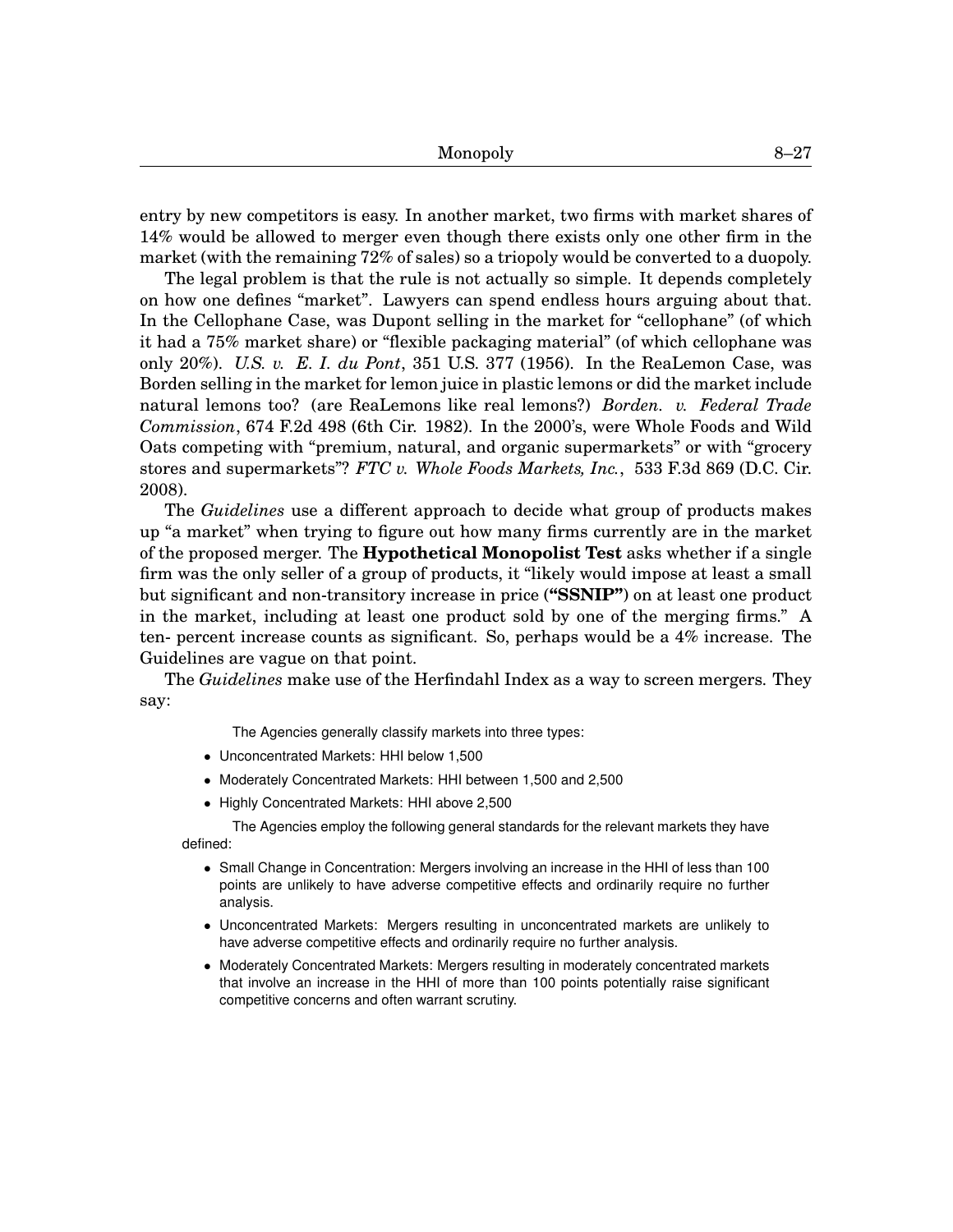• Highly Concentrated Markets: Mergers resulting in highly concentrated markets that involve an increase in the HHI of between 100 points and 200 points potentially raise significant competitive concerns and often warrant scrutiny. Mergers resulting in highly concentrated markets that involve an increase in the HHI of more than 200 points will be presumed to be likely to enhance market power. The presumption may be rebutted by persuasive evidence showing that the merger is unlikely to enhance market power.

Consider an example. One firm has 50% and 50 others have 1% each. The Herfindahl is 2,550 (50\*50+ 50\*1\*1) so the industry is *concentrated*. Can 12 of the small firms merge? They would contribute 144 to the Herfindahl instead of 12, an increase of 132. Such a merger *often warrants scrutiny* because it is in a *concentrated industry* even tho it is small.

Concentration measures are not really what we're worried about, but they are numbers, and relatively objective numbers, and that tends to focus the attention of policymakers, lawyers, judges, and people generally. The subjective element gets shifted, but it doesn't disappear. In fact it is crucial. Where it goes is into the definition of "market" that you use to measure the market shares that go into the Herfindahl Index. If Microsoft's market is "software", its market share is moderate. If the market is "operating systems" its market share is huge. If the market is "perfectly Windowscompatible operating systems", it is an absolute monopoly.

Despite all of the details on measuring concentration, the *Guidelines* say not to rely too much on the Herfindahl Index:

The purpose of these thresholds is not to provide a rigid screen to separate competitively benign mergers from anticompetitive ones, although high levels of concentration do raise concerns. Rather, they provide one way to identify some mergers unlikely to raise competitive concerns and some others for which it is particularly important to examine whether other competitive factors confirm, reinforce, or counteract the potentially harmful effects of increased concentration.

#### **The Staples-Office Depot Merger**

When Staples and Office Depot proposed to merge in 1997, they presented evidence to the FTC and the Justice Department that their costs would fall enough to increase total surplus. The two firms were by far the biggest office supply firms, though, so it was clear their market power would increase. The companies argued that the market should include anybody selling office supplies, including big-box companies like Wal-Mart and K-Mart, but this case was not decided by looking at concentration ratios.<sup>[26](#page-0-1)</sup>

The companies said their joint costs would fall. The Justice Department let the FTC decide what to do, and the FTC was skeptical about how big the cost savings

<sup>26</sup>See Harrington et al,; and Federal Trade Commission, <http://www.ftc.gov/opa/1997/04/stapdep.shtm>"FTC Rejects Proposed Settlement in Staples/Office Depot Merger: Says Deal Would Still Violate Antitrust Laws and Lead to Higher Prices for Office Supplies," (April 4, 1997); John Broder, ["Office Depot and Staples Merger](http://www.nytimes.com/1997/07/01/business/office-depot-and-staples-merger-halted.html) [Halted,"](http://www.nytimes.com/1997/07/01/business/office-depot-and-staples-merger-halted.html) *The New York Times* (July 1, 1997).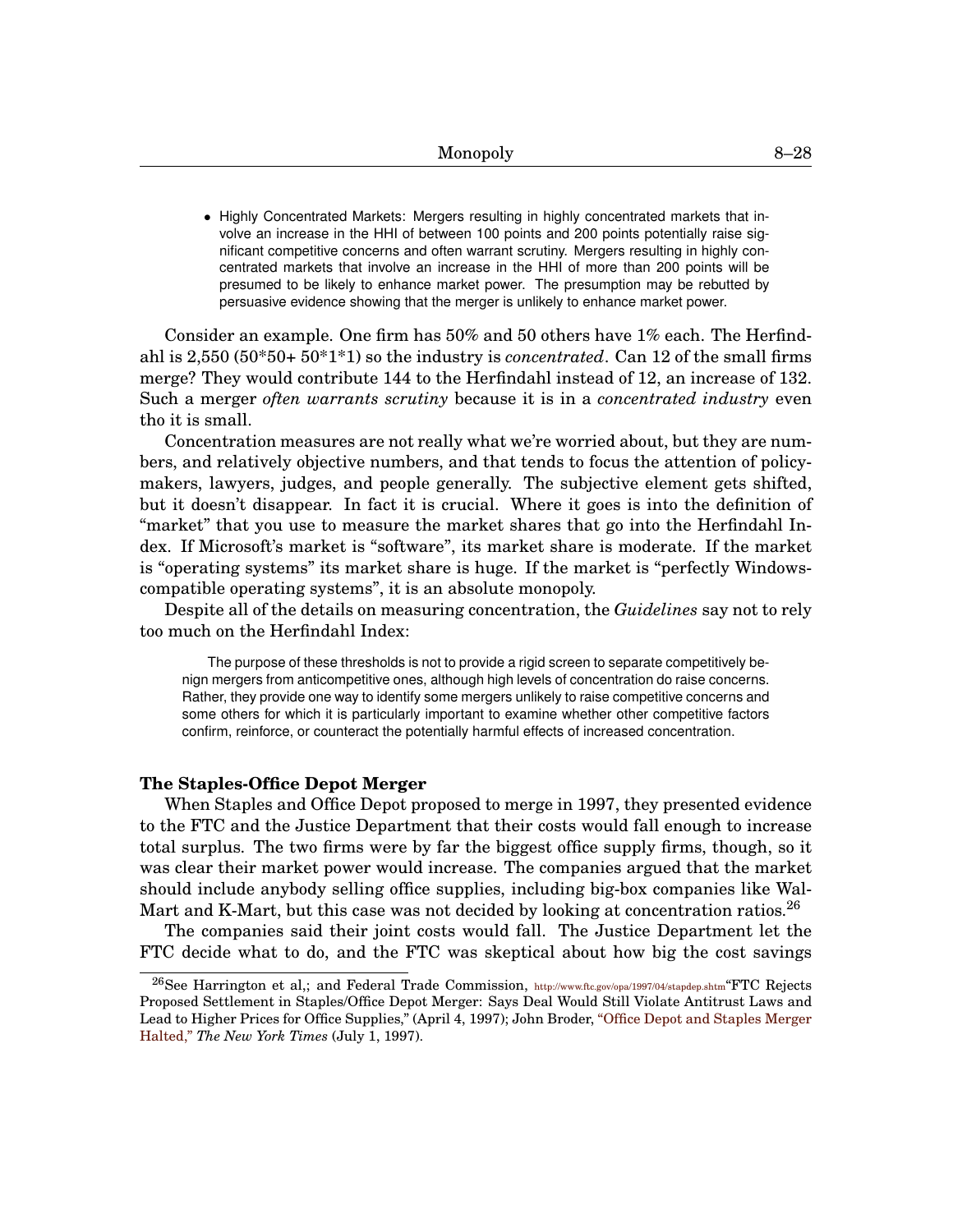would be. The FTC said that average cost would fall by 1.4% and the merger would raise prices by 7.3%. Staples said that if there weren't any cost savings at all, prices would rise by 2.4%, but there would be cost savings, so the ultimate effect would be a 2.2% fall in prices.

What about total surplus, though? Obviously, if Staples were right it would rise because both consumer and producer surplus would rise. But what if the FTC was right?

Staples and the FTC went to court to decide whether the merger was legal. The judge ruled that it was not. He ruled that total surplus was not relevant, only consumer surplus, and that the merger would raise prices and so would violate the Clayton Act. Indeed, Professor Carlton reports that only New Zealand and Canada have antitrust laws which hold total surplus to be the goal, not consumer surplus.<sup>[27](#page-0-1)</sup>

Thus, companies that want to merge have to show not only that their costs would fall but that costs would fall enough that even consumers would benefit. Most mergers can pass this test, but not all, as the Staples case shows.

## **[8.](#page-0-0)6: Conclusion**

The theme in this chapter has been that there are business practices such as merging with another firm that sometimes have good, surplus-increasing motivations and sometimes have bad, surplus-reducing (but producer-surplus-*increasing*) motivations. The enforcement agencies and the judges have to decide which is the real motive in a given situation. Knowing some economics is clearly helpful to figuring that out. A major purpose of antitrust law is to deter egregiously bad behavior, but to the extent that the law is successful, we would not actually observe that bad behavior, and in fact we do not. Cartels can be kept secret and still work, but mergers and predatory pricing cannot, so the cases most commonly brought involve secret price cutting.

Antitrust law addresses the market failure caused by market power. It does not address high monopoly prices directly. Having a monopoly is legal, and so is charging high prices using market power. Because of government failure, it would be imprudent for the antitrust authorities to try to regulate prices or to break up companies simply because they are large and successful. Rather, antitrust law addresses the creation of market power by means which do not create surplus, only redistribute it. In this chapter, we have looked at the behavior of firms with market power, whether in isolation as a monopoly or in strategic interactions with each other as a duopoly or oligopoly. We've also looked at how antitrust laws are enforced and at its first priority: preventing price fixing. In the next chapter we will look at other monopoly-creating behaviors such as mergers and predatory pricing.

<sup>27</sup>See p. 157 of Carlton, Dennis W., ["Does Antitrust Need to Be Modernized?"](http://www.jstor.org/stable/30033739) *The Journal of Economic Perspectives*, 21: 155–176 (Summer 2007).